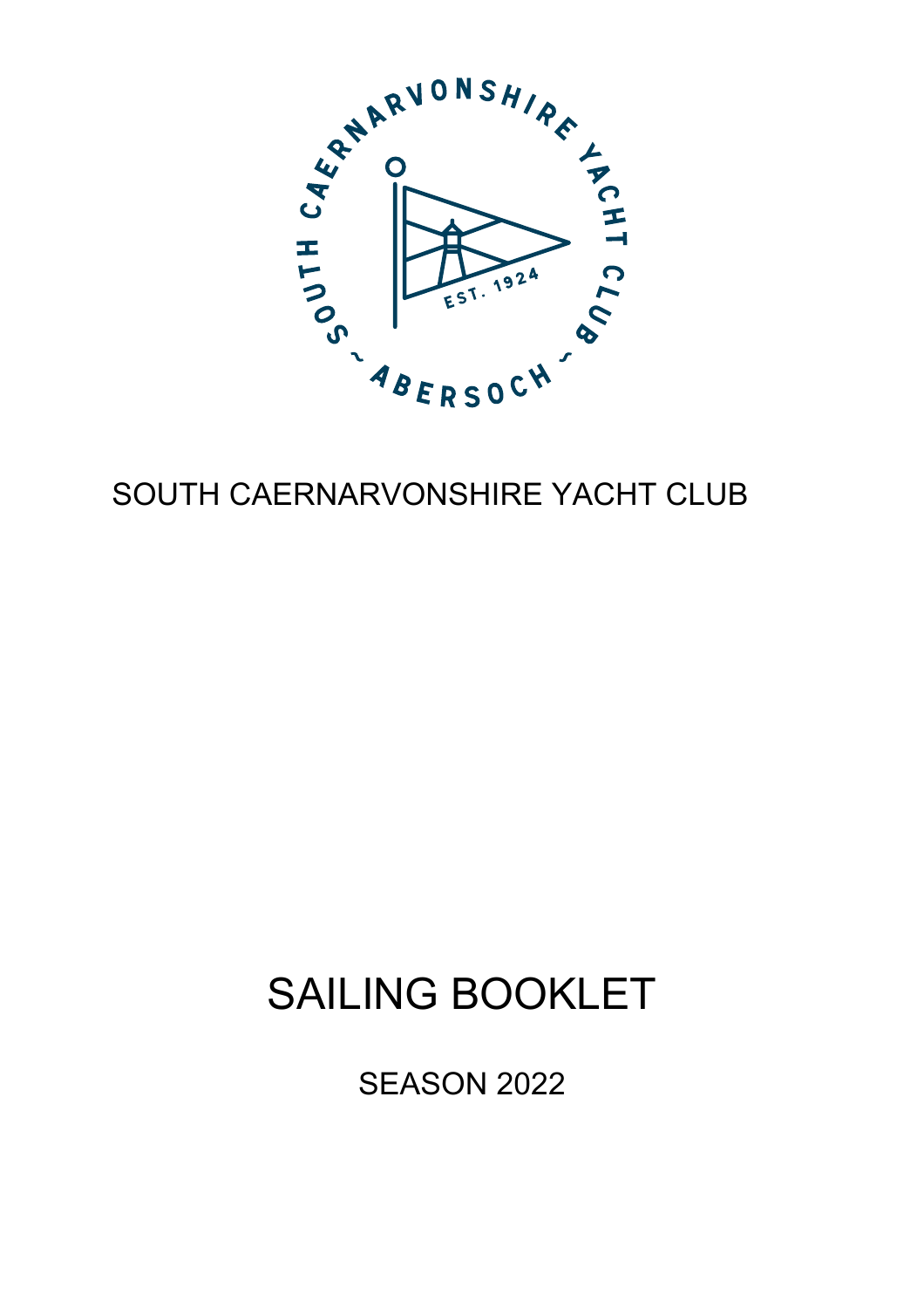## **SAILING INSTRUCTIONS 2022**

### **ALL RACE ENTRY FEES MUST BE PAID PRIOR TO THE START OF ANY RACE. FAILURE TO PAY THE RACE ENTRY FEE WILL RESULT IN AUTOMATIC DISQUALIFICATION FROM THAT RACE.**

### **1 RULES**

All Club Racing will be governed by the 2021-2024 Racing Rules of Sailing (RRS), the prescriptions of the RYA, the appropriate Class Rules, these Sailing Instructions (which shall prevail in the event of any conflict of the above) and any notices to the competitors subsequently issued by the Race Committee.

### **2 ORGANISING AUTHORITY**

- **2.1** The organising authority is the South Caernarvonshire Yacht Club Ltd (SCYC).
- **2.2** SCYC and Race or Event Organisers shall not be liable for any loss, damage, death or personal injury however caused to or by the owner and/or competitor, third party, skipper or crew or to any property as a result of them taking part in any race or event under the auspices of SCYC or Race or Event Organisers or from the SCYC Club premises.
- **2.3** These Sailing Instructions and the associated Programme of Races will also serve as a notice of race (NOR) for the purposes of RRS 89.2.

### **3 RACE COMMITTEE**

The Sailing Committee shall have all the powers and duties of the Race Committee in accordance with RRS 90.1. All powers and duties of the Race Committee, except those relating to the hearing and decision of protests, are delegated to the respective club race officers of the day and starters.

The term "Principal Race Officer" (PRO) will now be used in preference to the previous term "Officer of the day" (OOD).

### **4 CONDITIONS OF ENTRY**

### **4.1 Risk Statement**

Rule 3 of the RRS states "The responsibility for a boat's decision to participate in race or to continue *racing* is hers alone". Sailing is by its nature an unpredictable sport and therefore inherently involves an element of risk. By taking part in the event each competitor agrees and acknowledges that:

- (a) they are aware of the inherent element of risk involved in the sport and accept responsibility for the exposure of themselves, their crew and their boat to such inherent risk whilst taking part in the event;
- (b) they are responsible for the safety of themselves, their crew, their boat and their other property whether afloat or ashore;
- (c) they accept responsibility for any injury, damage or loss to the extent caused by their own actions or omissions;
- (d) their boat is in good order, equipped to sail in the event and they are fit to participate;
- (e) the provisions of a race management team, patrol boats and other officials and volunteers by the event organiser does not relieve them of their own responsibilities;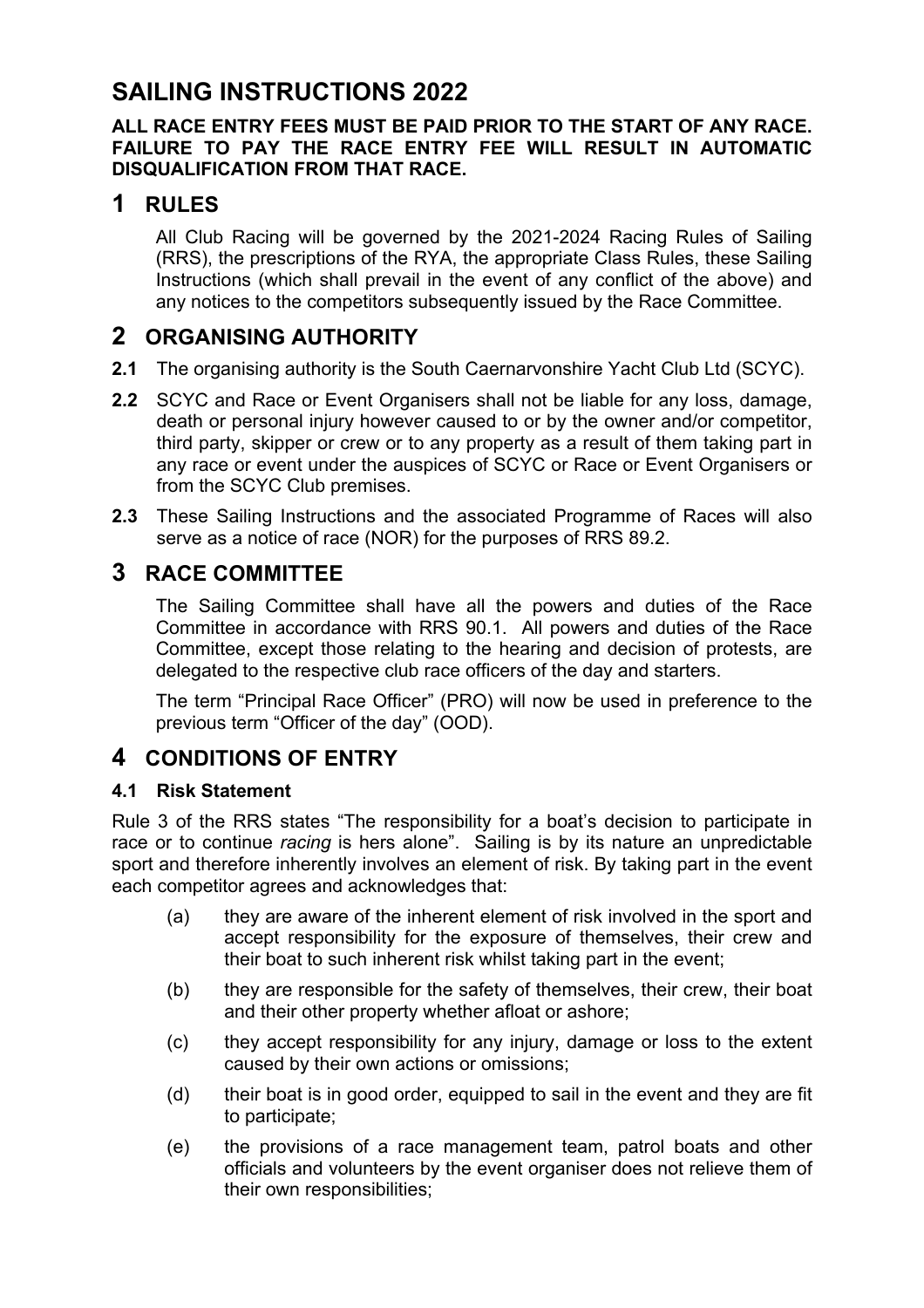- (f) the provision of patrol boat cover is limited to such assistance, particularly in extreme weather conditions, as can be practically provided in the circumstances;
- (g) For Offshore Races they are responsible for ensuring that their boat is equipped and seaworthy so as to be able to face extremes of weather; that there is a crew sufficient in number, experience and fitness to withstand such weather; and that the safety equipment is properly maintained, stowed and in date and is familiar to the crew; and
- (h) their boat is adequately insured, with cover of at least £3,000,000 against third party claims.

SCYC, its officers, helpers and employees shall not be held responsible for any cancellation or change to the racing programme caused by inclement weather. The sole arbiter of such conditions shall be the PRO of the day.

#### **4.2 Entries**

To enter a race all boats must, prior to the commencement of the race, complete an Entry Form, declare to be bound by the RRS and all other rules governing the racing and pay the appropriate entry fee. Entry forms are available from the Club Secretary.

#### **4.3 Eligibility**

Each competing boat must be owned (or chartered) and skippered by a member of SCYC except in the case of open races. A crew may steer temporarily in the normal course of racing duties. In open races SCYC permanent trophies will be presented to the leading boat helmed by an SCYC member.

#### **4.4 Measurement Certificate**

All racing boats must have an applicable measurement certificate to race in the class. Class 6, 7 & 10 boats must be able to produce a valid class association measurement certificate and a certificate of seaworthiness if requested.

#### **4.5 Insurance**

Each boat is required to hold adequate insurance and in particular to hold insurance against Third Party Risks to the sum of at least £3,000,000 and shall declare the name of the insurers on the entry form.

#### **4.6 Advertising**

Club racing shall be in accordance with ISAF Regulation 20 - Advertising Code.

#### **4.7 Junior Races**

For racing purposes, a Junior Member is defined as under 18 years of age on the day of the race concerned.

#### **4.8 Mates and Crew Races**

To helm in either of these races the member concerned must have raced at least 3 times in any one season. This definition applies to all classes.

#### **4.9 Single Handed Races**

For safety reasons a minimum of one additional crew shall be on board at all times. Only the helm may steer and make adjustments to any equipment while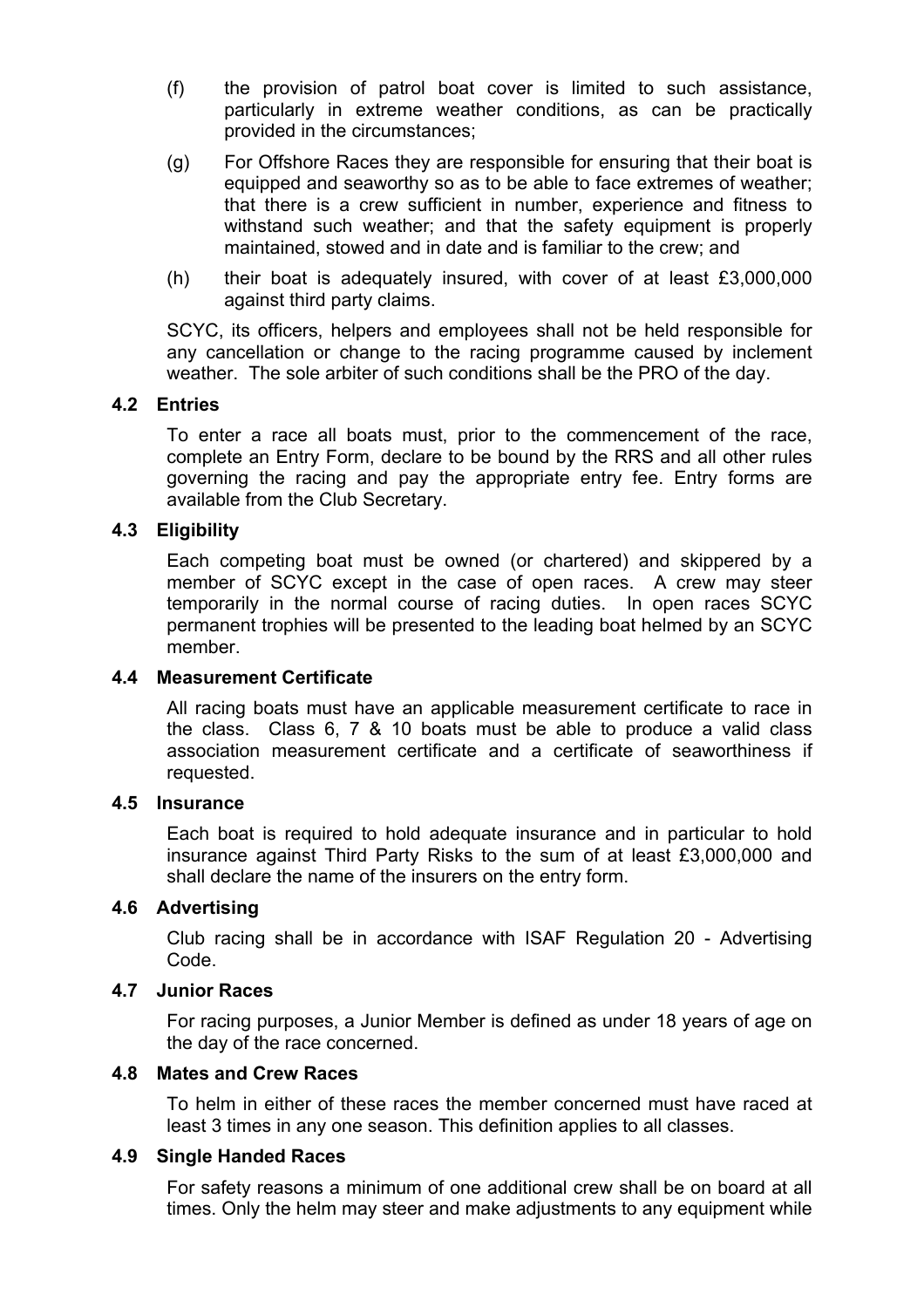racing. Spinnakers are not allowed.

### **5 SAFETY**

### **5.1 Life Saving Equipment & Personal Buoyancy**

A boat shall carry adequate life-saving equipment for all persons on board, including one item ready for immediate use, unless her class rules make some other provision. Each competitor is individually responsible for wearing personal buoyancy adequate for the conditions.

Every member of the crew of all boats in classes 4, 6, 7 & 10 shall wear effective personal buoyancy at all times when racing. This adds to RRS 1.2. Wet or Dry Suits alone do not constitute adequate personal buoyancy.

### **5.2 Damage to Boats or Equipment**

The priority of the patrol boats is the safety of competitors and the Race Committee cannot accept any responsibility for damage to boats or equipment.

### **5.3 Anchor**

All boats shall carry an anchor and chain or rope of suitable size.

### **5.4 Signing-On and Off**

Helmsman or crew must 'Sign On' on the appropriate list, available on the Bridge, before each race. For visiting and club boats coming from Pwllheli it is acceptable for the boat to 'Sign On' by the use of radio.

Helmsman or crew must 'Sign-Off' on the appropriate list, at the end of any race. Any boat not 'Signed Off' within 60 minutes after finishing any race will be retired and will be liable to disqualification. It is acceptable for the boat to 'Sign Off' by the use of radio.

These are safety measures and must be strictly observed.

### **5.5 Hazards**

It is forbidden to sail either:

- between Carreg-y-Trai buoy and St Tudwals Island East;
- inside the beacon marking the surface water drainage outfall three cables N.E. of the SCYC Clubhouse; and
- inside the beacon marking the end of the SCYC slipway.

Any boat so doing will be disqualified from race(s) held on that day.

### **5.6 Capsized Boats (applicable to Classes 7 & 10 only)**

The crew of any boat, after capsizing, may be directed by the person in charge of the patrol boat to leave the boat and come aboard and if so directed shall be deemed to have retired. This is a safety measure and must be strictly observed.

### **6 COMMUNICATION WITH COMPETITORS**

### **6.1 Signals Made Ashore**

Signals made ashore will be displayed on the flagstaff in front of the SCYC club house.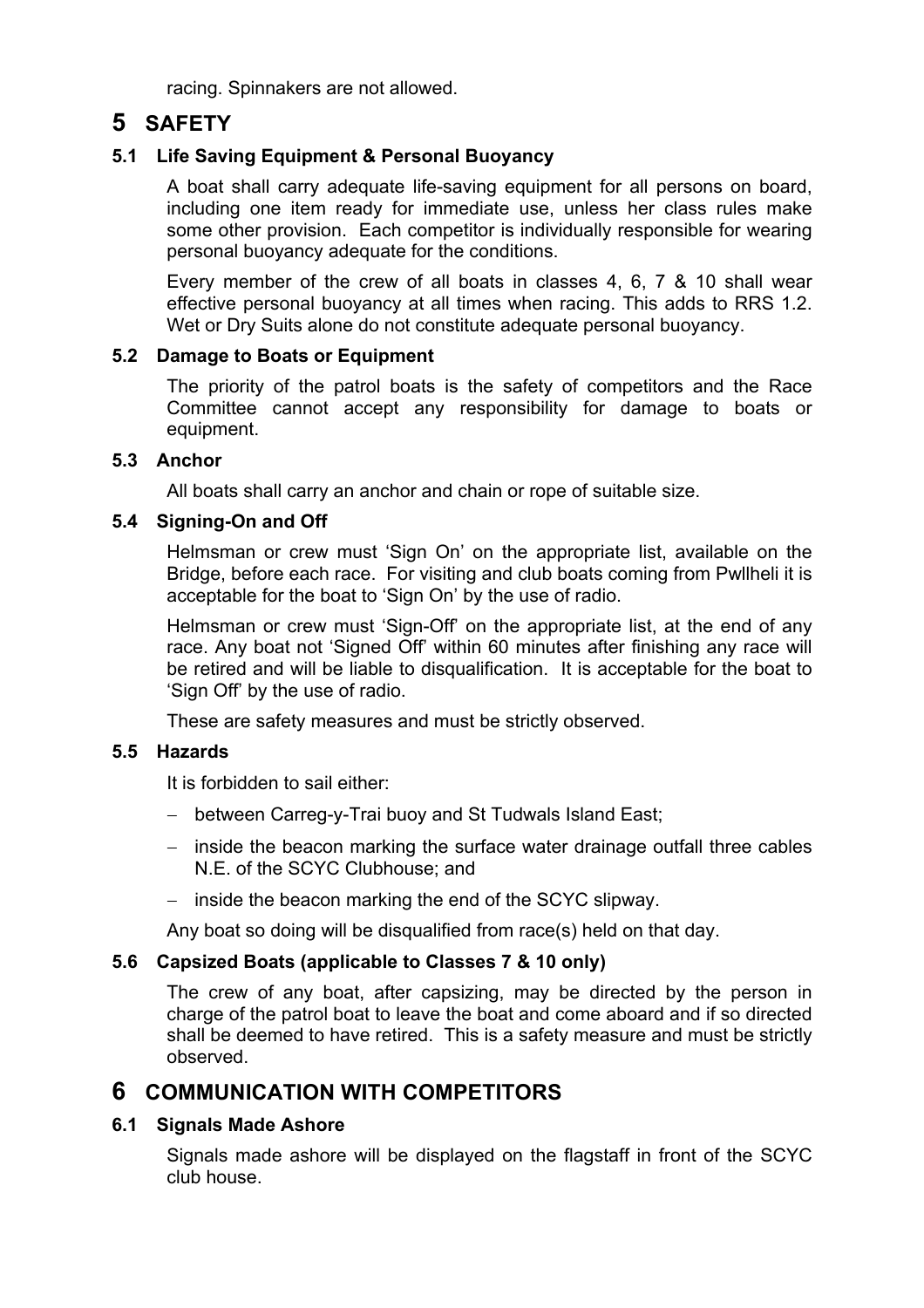### **6.2 Changes in Sailing Instructions**

The Sailing Committee reserves the right to change their Sailing Instructions by written notice. This will be done by notices posted on the Captain's, relevant Class and PRO's notice boards, and, at short notice, by blackboard on the bridge.

### **7 RACING SCHEDULE**

The schedule of races, the classes to race and the order of racing is as listed in the year's sailing programme and may be amended from time to time on the club notice boards. For a race to be rescheduled for the morning, notice must be posted no later than 17:00 hrs the day immediately preceding the rescheduled race. For a race to be rescheduled for the afternoon, notice must be posted before 9:00 hrs on the day of the rescheduled race.

The times posted in the schedule of races are the start times of the races.

### **8 CLASS FLAGS**

Class Flags will be as follows

| <b>CLASS</b><br>NO. | <b>DESCRIPTION</b>                          | <b>FLAG</b>                                         |  |
|---------------------|---------------------------------------------|-----------------------------------------------------|--|
| 2                   | <b>Mixed Keelboat</b>                       | Flag 'K'<br>(Blue and Yellow halved vertically)     |  |
| 3                   | Dragon                                      | Flag 'D' (<br>Yellow / Blue / Yellow horizontally)  |  |
| 4                   | Seabird                                     | Flag 'U'<br>(Red and White quartered)               |  |
| 5                   | Pandora                                     | Pennant 'B'<br>(Red Swallow Tail)                   |  |
| 6                   | Fast mixed dinghies (PYS<br>1200 or lower)  | Flag 'E'<br>(Blue and Red halved horizontally)      |  |
| $\overline{7}$      | Slow mixed dinghies (PYS<br>1201 or higher) | Pennant '7'<br>(Red & Yellow Halved Horizontally)   |  |
| 9                   | <b>National Squib</b>                       | Naval Pennant '9'<br>(Blue, White, Blue vertically) |  |
| 10                  | Optimist                                    | Flag 'O'<br>(Red & Yellow halved diagonally)        |  |
| 12 <sup>2</sup>     | <b>Radio Controlled Laser</b>               | Flag 'R'<br>(Red with Yellow Cross)                 |  |
| Club                | Club PYS (Classes 2, 3, 5 & 9)              | Flag 'G'<br>(Blue & Yellow striped vertically)      |  |
| 6 & 7               | Joint races for classes 6 & 7               | Flag 'T'<br>(Red, White & Blue vertical Stripes)    |  |
| 2 & 5               | Joint races for classes 2 & 5               | Flag 'K' & Pennant 'B'                              |  |

### **9 COURSES**

The courses for each class are as listed in the SCYC Sailing Booklet 2022 and may be amended by notice prior to racing.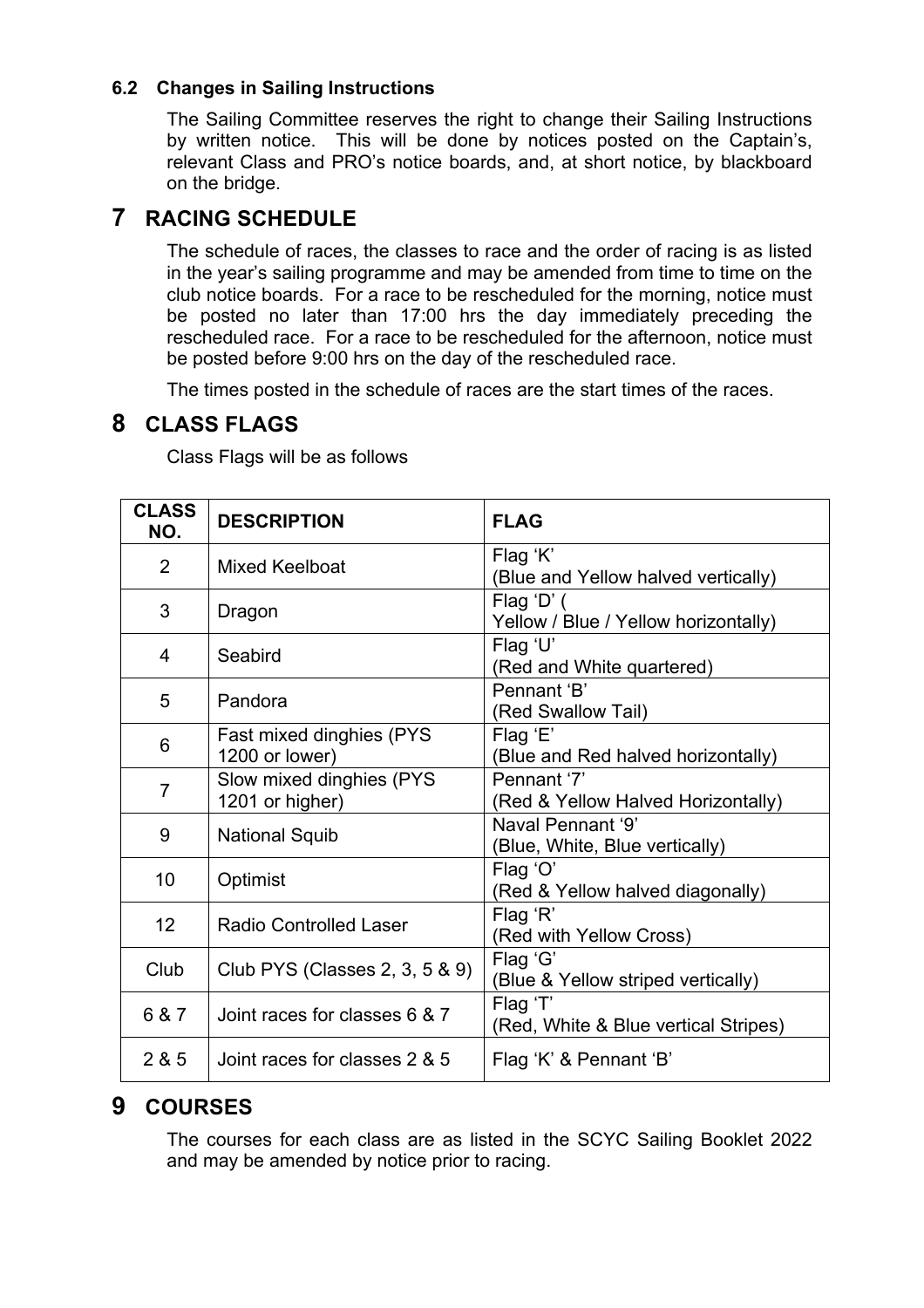### **9.1 Course Setting**

The appropriate Class and Course will be displayed not less than 15 minutes before the start of each race. The course to be sailed will be indicated by displaying the appropriate letters on a course board on the front of the lower deck of the SCYC clubhouse, together with the number(s) of the classes racing. For classes 6, 7 and 10, courses will be posted by displaying the appropriate letters on a course board on the end of the SCYC clubhouse overlooking the main beach.

The posting of Course 'CC' signifies that competitors should report to the PRO for instructions.

Any change to the displayed course will be signified by displaying Flag 'C' accompanied by five sound signals. Courses shall not be changed less than 15 minutes before that starting signal.

#### **9.2 Description of Marks**

The location and description of the marks used are as listed in the 2022 sailing booklet and may be amended by notice prior to racing. The marks may bear the name of various sponsors.

### **10 THE START**

### **10.1 Starting Procedure from the Bridge**

Races will be started as follows. This changes RRS 26, RRS 29.1, RRS 29.2 and RRS 30. Times shall be taken from the visual signals; the failure of a sound signal shall be disregarded.

Two starting systems are available for starting races, the traditional Flag system and an Automatic Light Starting system. Either system can be employed at the discretion of the PRO. The system being employed by the PRO will be shown by the appropriate indication board being displayed in front of the Lower Deck of the SCYC clubhouse.

#### **10.1.1 Flag Starting System**

| <b>INDICATION BOARD</b>                            | <b>Black Triangle on an Orange Ground</b>                                                                                                                    |  |  |
|----------------------------------------------------|--------------------------------------------------------------------------------------------------------------------------------------------------------------|--|--|
| <b>WARNING SIGNAL</b><br>- 5 minutes -             | Class Flag displayed and one sound signal                                                                                                                    |  |  |
| <b>PREPARATORY</b><br><b>SIGNAL</b><br>- 4 minutes | Flag 'P' displayed and one sound signal                                                                                                                      |  |  |
| <b>ONE MINUTE SIGNAL</b><br>- 1 minute             | Flag 'P' removed and one sound signal                                                                                                                        |  |  |
| <b>STARTING SIGNAL</b>                             | Class Flag removed and one sound signal                                                                                                                      |  |  |
|                                                    | Orange 'X' Board displayed above the Class<br>Number Board and one sound signal.                                                                             |  |  |
| <b>INDIVIDUAL RECALL</b>                           | Orange 'X' Board removed when all recalled boats<br>have returned to start correctly or in any event after<br>four minutes.                                  |  |  |
| <b>GENERAL RECALL</b>                              | The 1 <sup>st</sup> Substitute displayed and two sound signals.<br>In addition the Warning Flag, indicating a new start,<br>will be immediately redisplayed. |  |  |
|                                                    | The new start will be exactly 5 minutes after the                                                                                                            |  |  |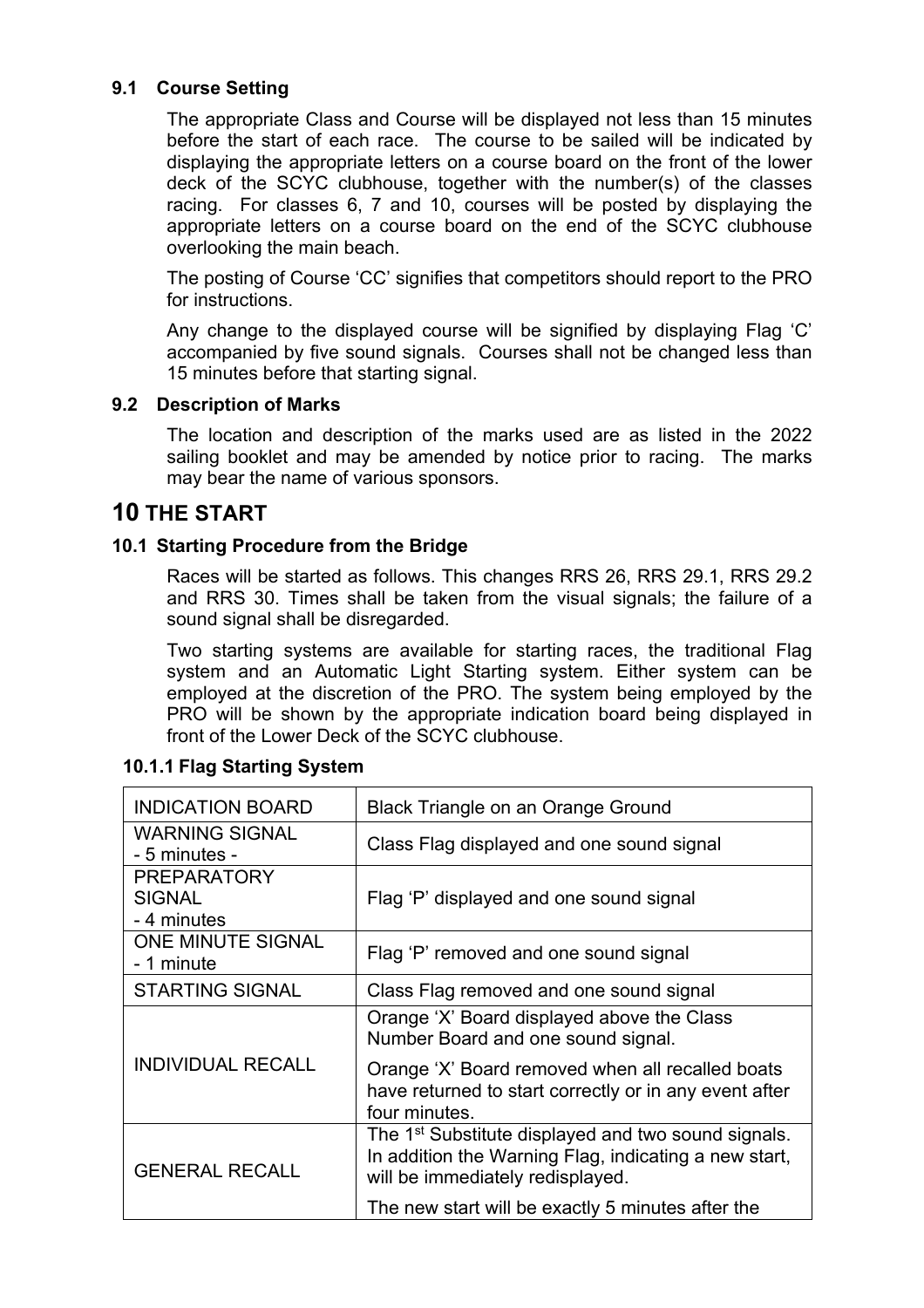| original start time. The starting sequence outlined<br>above will be followed for the new start. The 1 <sup>st</sup><br>Substitute will be removed at one minute before the |
|-----------------------------------------------------------------------------------------------------------------------------------------------------------------------------|
| new start with Flag 'P'.                                                                                                                                                    |

### **10.1.2 Light Starting System**

| <b>INDICATION BOARD</b>                            | Orange Disk on a Black Ground                                                                                                                                                                                                                  |
|----------------------------------------------------|------------------------------------------------------------------------------------------------------------------------------------------------------------------------------------------------------------------------------------------------|
| <b>CLASS FLAG</b>                                  | Displayed two minutes prior to warning signal                                                                                                                                                                                                  |
| <b>WARNING SIGNAL</b><br>- 5 minutes -             | One light switched on and one sound signal                                                                                                                                                                                                     |
| <b>PREPARATORY</b><br><b>SIGNAL</b><br>- 4 minutes | Second light switched on and one sound signal                                                                                                                                                                                                  |
| <b>ONE MINUTE SIGNAL</b><br>- 1 minute             | Second light switched off and one sound signal                                                                                                                                                                                                 |
| <b>STARTING SIGNAL</b>                             | First light switched off and one sound signal                                                                                                                                                                                                  |
|                                                    | One light switched on (flashing) and one sound<br>signal.                                                                                                                                                                                      |
| <b>INDIVIDUAL RECALL</b>                           | The recall light will be switched off when all recalled<br>boats have returned to start correctly or in any event<br>automatically after four minutes.                                                                                         |
|                                                    | Two lights switched on (alternate flashing) and two<br>Sound signals.                                                                                                                                                                          |
| <b>GENERAL RECALL</b>                              | The new start will be exactly five minutes after the<br>original start time. The starting sequence outlined<br>above will be followed for the new start with both<br>lights ceasing to flash and becoming steady at the<br>preparatory signal. |

The Class Flag will be removed after a successful start.

### **10.2 Starting Line**

There are three club starting lines as follows:

- RED indicated in courses by ODMR
- GREEN indicated in courses by ODMG
- YELLOW indicated in courses by ODMY

Each line is formed by continuation seawards of a straight line joining the orange section of the flag staff in front of the clubhouse and the appropriate outer distance mark (indicated above). The outer limit of the line is marked by a buoy identified by a coloured pole surmounted by a circular top mark.

### **10.3 Limit Marks**

The inner limit is marked by a coloured buoy (IDMR, IDMG or IDMY). This mark will only be a mark of the course at the start of the race.

### **10.4 Boats Ranking as starters**

A boat shall not start later than 5 minutes after her starting signal.

Unless TWO or more boats in any one class are sailing in the vicinity of the starting line at the preparatory signal, the race for this class will be cancelled.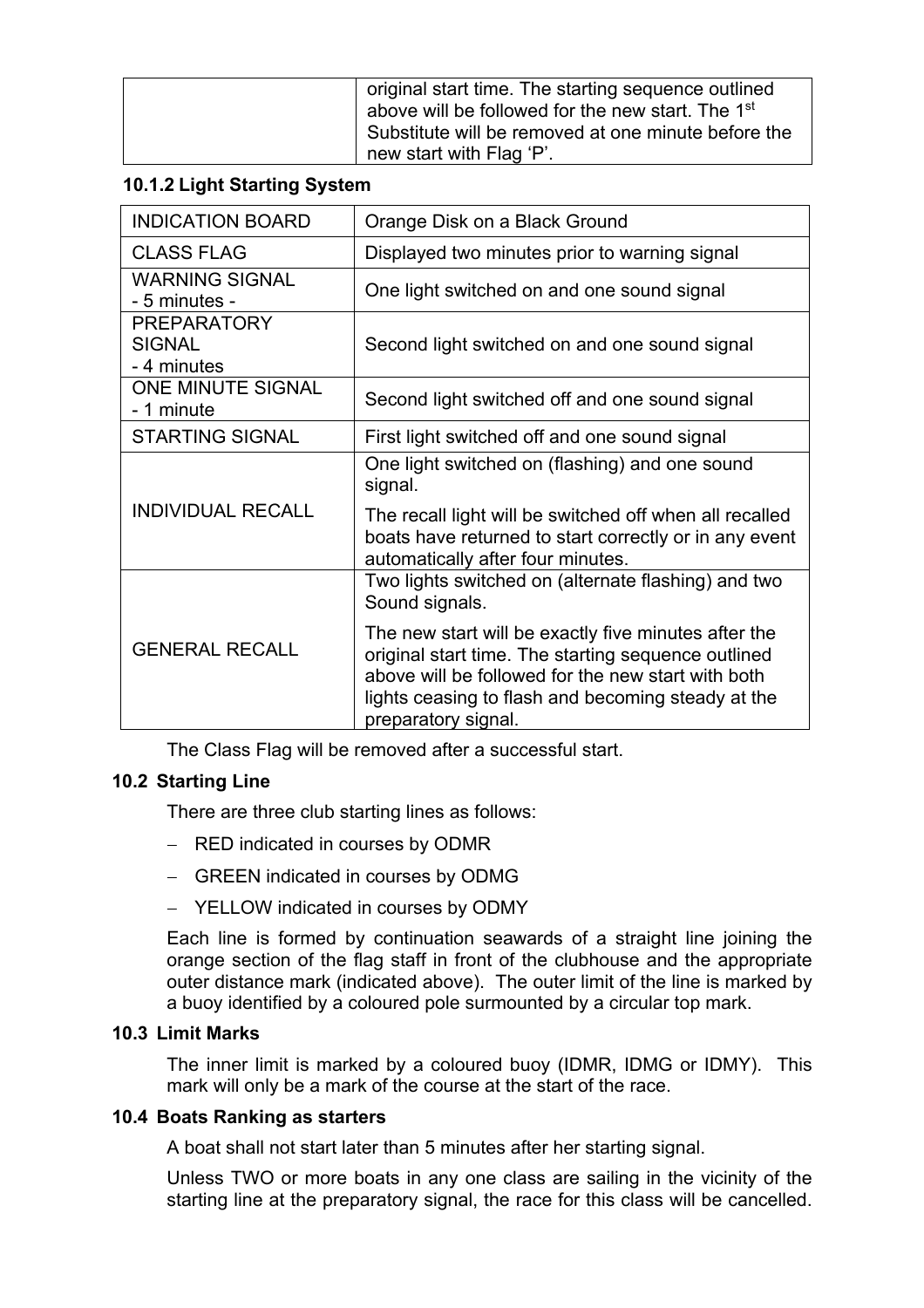This does not apply when the race being started is a pursuit race.

### **10.5 Committee Boat Starts**

Club racing using a committee boat start will be governed by the RRS and any appropriate local class rules.

### **10.6 Gate Starts**

Gate starts may be used by classes using specific instructions determined by that class. These will be displayed on the class notice board.

### **11 POSTPONEMENTS**

Before the starting signal, the race committee may postpone the race (flag AP, Answering Pennant) for any reason. TWO Sound signals will be made on displaying any of the postponement signals. When the postponement signal is displayed over a class signal, it refers to the designated class only.

Races can be postponed indefinitely, for a specific time or to another day as described below.

**Note:** For the purpose of Postponement the morning and afternoon programmes will be considered as separate programmes.

#### **11.1 Indefinite Postponement**

All races not started are postponed displaying an AP. The warning signal or other signal will be made one minute after the signal is removed. One sound signal shall be made on removal of the AP.

#### **11.2 Postpone for a specific time from the Scheduled Starting Time**

The scheduled starting times of the races not started are postponed for 15 minutes from the original start time displaying AP over one ball or shape.

**Note:** Postponement can be extended indefinitely by addition of one ball or shape for every 15 minutes.

All races not started are postponed for one hour, two hours, etc displaying AP over numeral pennants 1 to 6.

#### **11.3 Postpone to Another Day**

All races not started are postponed – no more racing today, displaying AP over Code Flag 'A'.

### **12 ABANDONMENTS**

Before or after the starting signal, the race committee may abandon the race (flag 'N') for any reason.

THREE Sound signals will be made on displaying any of the abandonment signals. Additionally, if the race has already started, TWO lights flashing simultaneously on the Club House will be switched on to assist competitors out on the course.

When the abandonment signal is displayed over a class signal, it refers to the designated class only.

During August, races abandoned will not normally be re-sailed unless a suitable Reserve Race date is available.

Races can be abandoned for re-sail today, for re-sail on another day or not to be re-sailed as described below.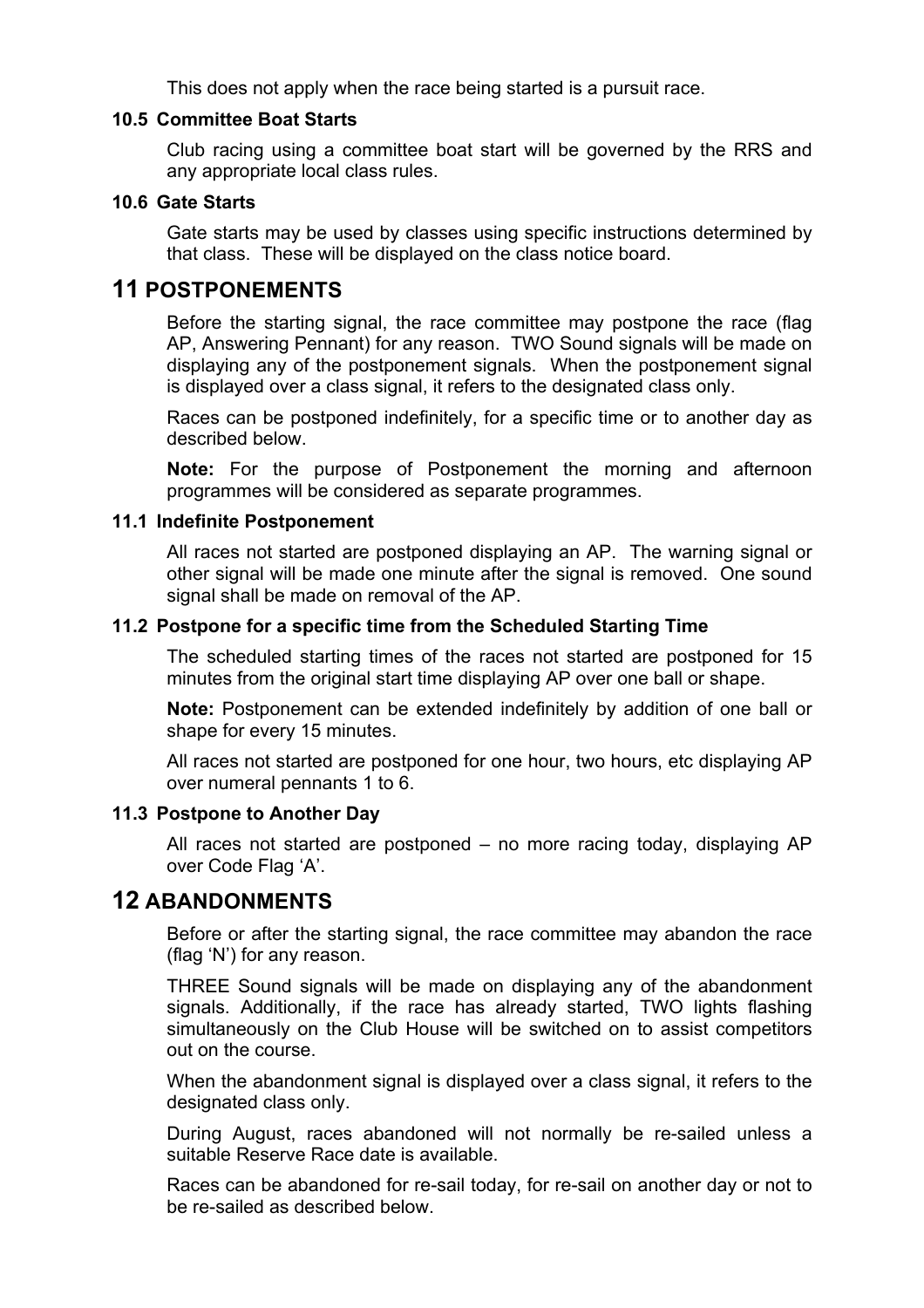**Note:** For the purpose of Abandonment the morning and afternoon programmes will be considered as separate programmes.

### **12.1 Abandon for Re-sail Today**

All races are abandoned return to the starting area, flag 'N' displayed. The warning or other signal will be made one minute after the signal is removed. ONE Sound signal shall be made on removal of flag 'N'.

**Note:** This signal only applies to races that have already been started, and so should only be used after the starting signal.

#### **12.2 Abandon to be Re-sailed another day**

All races abandoned, no more racing today, flag 'N' displayed over Flag 'A'.

The future date and time of the abandoned races will be given by notice on the Class Notice Board as described in SI 7.

#### **12.3 Abandon not to be Re-sailed**

All races are abandoned not to be re-sailed, flag 'N' displayed over Flag  $1<sup>st</sup>$ Substitute.

### **13 RECALLS**

Excepting as described in SI 10.1 above, the recall signals shall be as described below:

#### **13.1 Individual recall**

Individual recalls shall be made as described in SI10.1 when, at the starting signal, any part of a boat's hull, crew or equipment is on the course side of the starting line. The recall signal will be removed when all boats being recalled have returned over the line to start correctly, or after 4 minutes in any event.

This changes RRS 29.1.

### **13.2 General recalls**

General recalls shall be made as described in SI10.1 when there are a number of premature starters or when an error in starting procedure has been made. The time of the new start will be exactly 5 minutes from the original start time. This changes RRS 29.2.

### **14 STARTING PENALTIES**

### **14.1 One Minute Rule**

RRS 30.1 may be introduced at the discretion of the PRO for any start by displaying IC Flag "I" at the Preparatory Signal. This flag is used instead of the Flag "P" when using the flag starting system. Flag "I" will be removed one minute before the start with one sound signal.

#### **14.2 U Flag Rule**

RRS 30.3 may be introduced at the discretion of the PRO for ANY START by displaying a U flag at the Preparatory Signal. This flag is used instead of the Flag "P"

#### **14.3 Black Flag Rule**

RRS 30.4 may be introduced at the discretion of the PRO for ANY START by displaying a black flag at the Preparatory Signal. This flag is used instead of the Flag "P" when using the flag starting system sail numbers of infringing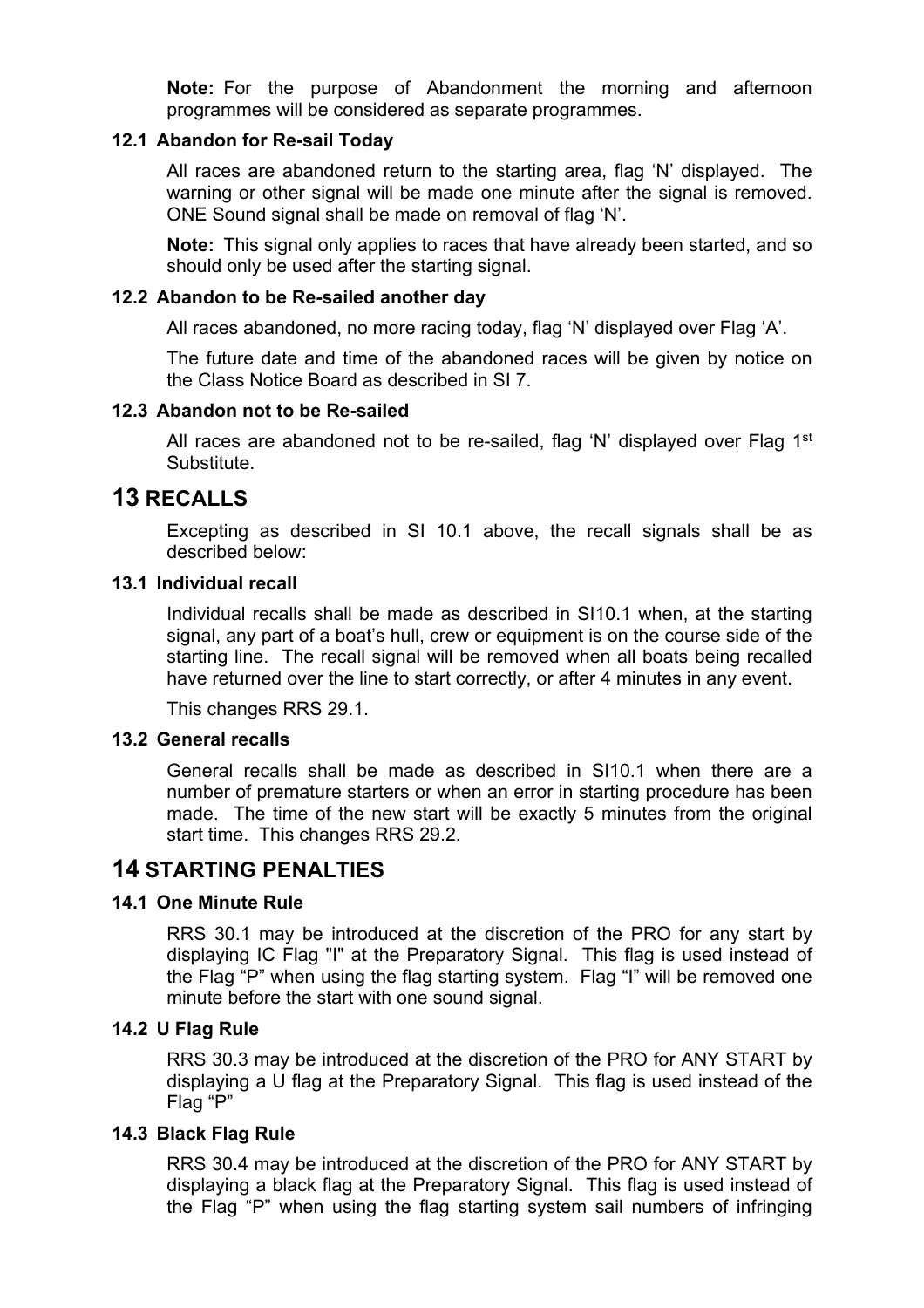boats will not be displayed, this alters RRS 30.4 The black flag will be removed one minute before the start with one sound signal.

### **15 THE FINISH**

The finishing line is indicated in the courses by ODMY. The finishing line is a straight line joining the orange section of the flagstaff in front of the clubhouse and ODMY. The finishing sound signal will have a different tone to the one used for the starting sequence.

### **16 SHORTENING COURSE**

### **16.1 At the end of a round**

Flag 'S' above the Class Flag flown at the Club Mast together with TWO Sound signals. The race will finish at the end of the round being sailed on the specified finishing line for the race. The lights will be switched off after the first three boats, in the appropriate class, have crossed the line. The finishing line will be as defined in SI 15.

#### **16.2 At a mark of the course**

Flag 'S' displayed over the Class Flag from a patrol boat or launch, together with TWO sound signals meaning that the race will finish at the Mark of the Course opposite to the patrol boat or launch. In addition, ONE flashing light on the Club House may be switched on.

The finishing line will be between the Mark of the Course and the mast of the patrol boat or launch identified by Flag 'S'.

If no Class Flag is displayed the signal applies to all classes.

### **17 RETIREMENTS**

Competitors must report their retirement to the PRO as soon as they get ashore.

### **18 TIME LIMITS**

Nothing in these requirements shall affect the powers of the PRO under RRS 32 (shortening or abandoning after the start) to shorten or abandon any race.

### **18.1 Long Bay Races**

No time limits apply to the long bay races. When these races finish outside the time when the PRO can be expected to be on duty, all competitors must record their own time crossing the finishing line. Finishing line bears 295 degrees Magnetic.

### **18.2 Classes except 6, 7 & 10**

If no boat rounds the first mark in two hours the race shall be abandoned.

If no boat completes the first or only round within four hours of the start time, the race shall be abandoned.

In the event of the second or subsequent round having been commenced, if no boat completes such second or subsequent round within four hours from the start time, the race shall be considered terminated at the end of the previous round and points shall be allotted according to the order of finishing that round.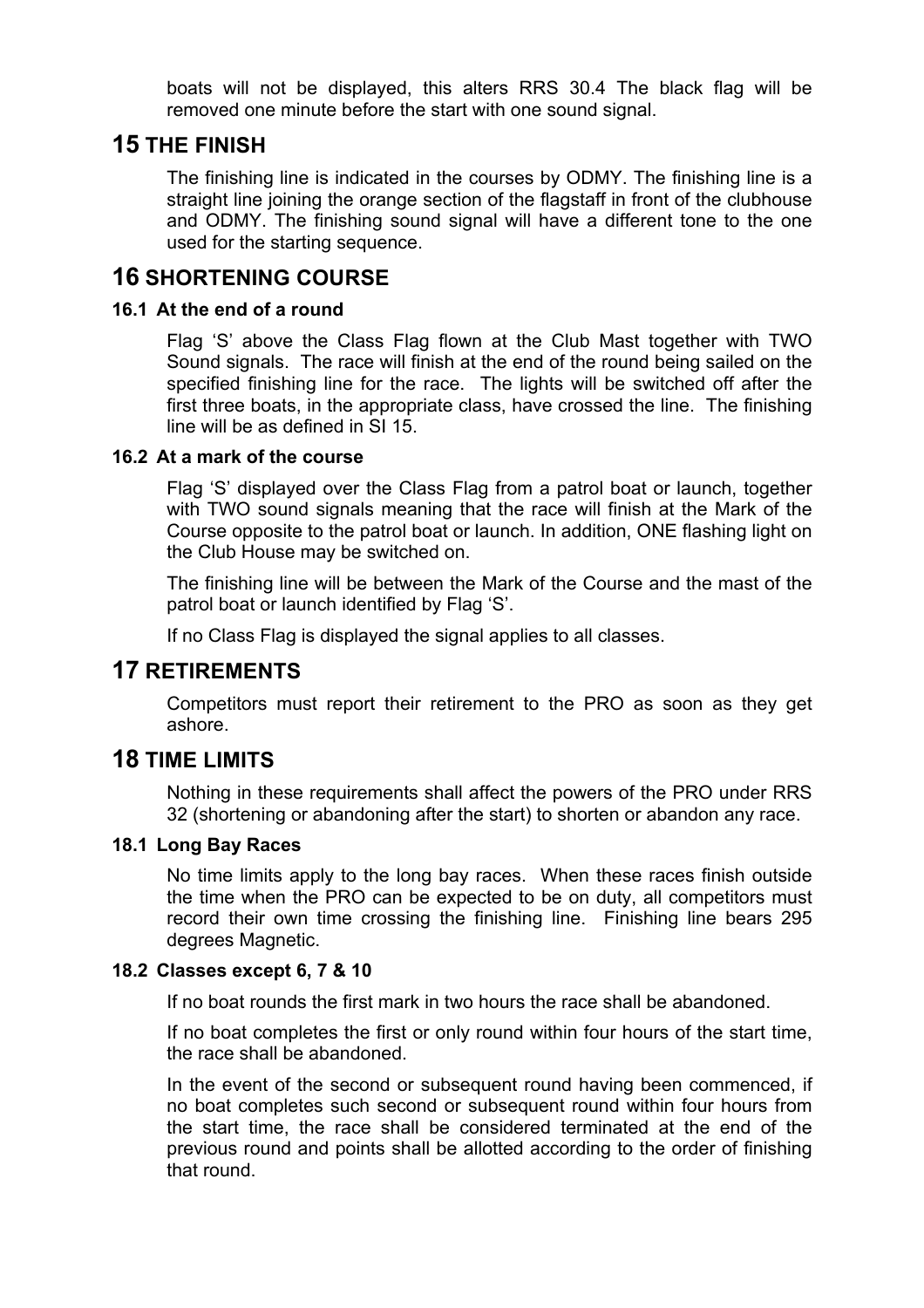### **18.3 Classes 6, 7 & 10 (other than long races)**

If no boat rounds the first mark in one hour the race shall be abandoned.

If no boat completes the first or only round within three hours of the start time, the race shall be abandoned.

In the event of the second or subsequent round having been commenced, if no boat completes such second or subsequent round within four hours from the start time, the race shall be considered terminated at the end of the previous round and points shall be allotted according to the order of finishing that round.

### **19 PROTESTS AND REQUESTS FOR REDRESS**

The Protest procedure must follow RRS Part 5 – Protests, Redress, Hearings, Misconducts and Appeals. Supplies of protest forms are available from the Club Secretary's office.

#### **19.1 Exoneration Penalty**

The Exoneration Penalty and the Advisory Hearing and RYA Arbitration of the RYA Rules Disputes Procedures will be available. Details of the Procedures are posted on the Captain's Notice Board.

#### **19.2 Protest Flag**

For the purposes of RRS 61.1a all boats intending to protest shall display a red flag.

#### **19.3 Protest Time Limit**

The completed form must be given to the PRO or Club Secretary within 1 hour of the last boat finishing.

#### **19.4 Time and Place of Hearing**

Every effort will be made to hear protests on the same day. Parties and witnesses are requested to attend the Secretary's office at 18.00 hrs on the day the protest is lodged when, if possible, the protest will be heard, or if not possible a date for hearing will be arranged. Any notification that the Race Committee may be required to give to boats involved shall be deemed to be given if posted on the Captain's Notice Board 23 hours beforehand.

#### **19.5 Protest Committee**

The responsibilities of the Race Committee for the hearing and deciding of protests shall be delegated pursuant to RRS 91 to a Protest Committee which may be convened by SCYC's designated protest chairman, any Club Officer or past Commodore. Two shall be a quorum, and any member of the Club shall be eligible to be a member of the Protest Committee, any officer or past officer of any Club affiliated to the RYA may also be co-opted.

### **20 RESULTS**

### **20.1 Scoring**

The Low Points scoring system RRS Appendix A4 will apply, modified as follows:

In each race scoring will be as follows:

First place 1 point Second place 2 points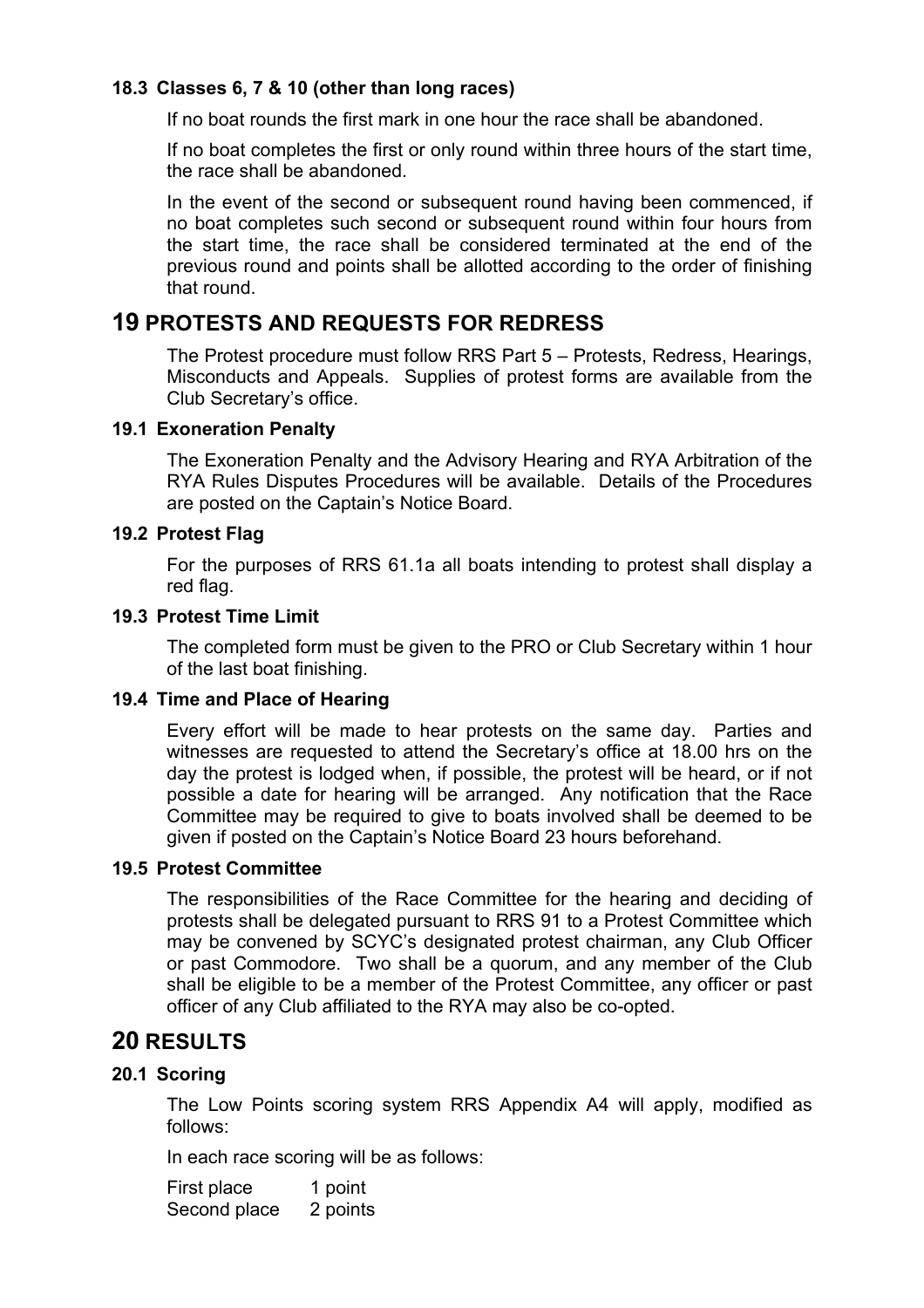Third place 3 points Fourth place 4 points

A non-finishing boat will be awarded 1 more point than the number starting in that series.

A boat that is disqualified will be awarded 2 more points than the number of boats starting in that series.

A boat that is a non-starter will be awarded 3 more points than the number of boats starting in that series.

In series races with joint starts, points will be awarded for individual class trophies where 2 or more boats in that class start.

### **20.2 Tie-breaks**

If a tie occurs in any series, then procedures must follow RRS Appendix A8 ties.

#### **20.3 Points Series**

Details of the number of planned races and permitted discards in each series can be found in the 'Classes of Yachts, Events and Trophies ' section of the Club handbook.

Regardless of the number of planned races in a series:

- I. In the event of stress of weather or insufficient entries preventing the full series in any class being completed, the trophies will be awarded on the number of races actually held, less the permitted discard or discards (see ii to v below);
- II. One race is required to be completed to constitute a series;
- III. When fewer than 3 races have been completed, a boat's score will be the total of her race scores, i.e. no discards will be permitted;
- IV. If the series permits one discard: when 3 or more races have been completed, a boat's score will be the total of her race scores excluding her worst score; and
- V. If the series permits two discards.

When from 3 to 6 races have been completed, a boat's score will be the total of her race scores excluding her worst score, and

When 7 or more races have been completed, a boat's score will be the total of her race scores excluding her two worst scores.

### **21 RADIO COMMUNICATIONS**

Radios should only be used during racing for safety reasons and not in any way that may provide an unfair advantage over other competitors or interfere with the running of the race. Where radios are judged by the PRO to have been used to obtain an advantage or to interfere with the running of the race then the boat concerned will be immediately disqualified from the race being sailed.

### **22 PURSUIT RACES**

Pursuit races will be run under IRC Handicap (for boats with an IRC TCC) and NHC Base Number – see section 23 handicaps below for details.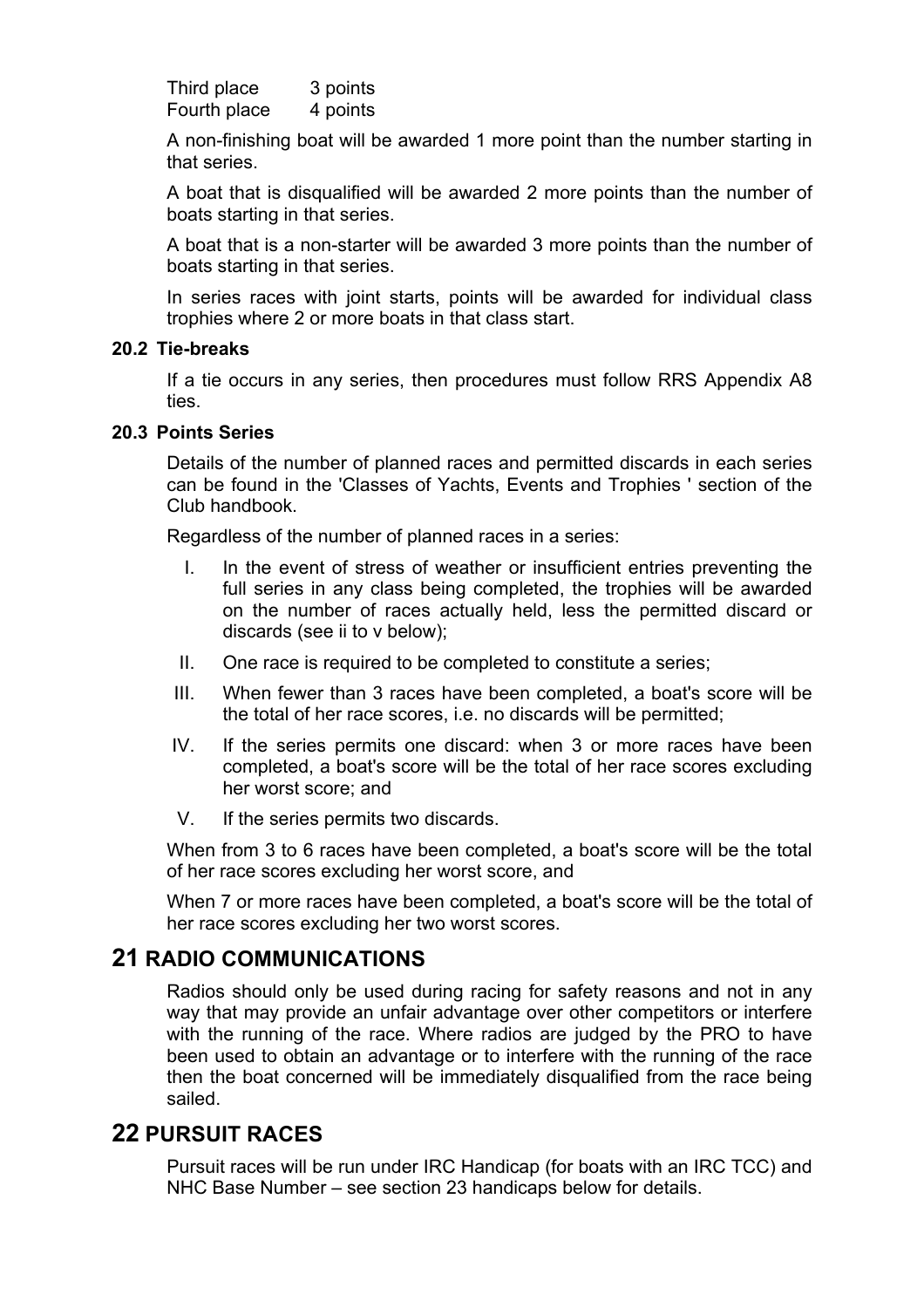### **22.1 Starting procedure**

Boats will start the race in flights at times that will be posted on the Captain's Notice board before the event. The time shown in the racing programme for pursuit races shall be the start time for the first flight of boats.

Normal race warning and preparatory signals will be made as described in SI 10.1 above before the starting time of the first flight. The Flag or Lights starting system may be employed for the initial start at the discretion of the PRO.

Thereafter one sound signal will be given every five minutes to enable each flight to start at its allocated start time. Starting times worked out from Handicaps will be adjusted to the nearest five minutes, so that no two starts will occur within less than five minutes of each other.

### **22.2 Recall procedure**

In the event of a boat crossing the line prematurely, a sound signal will be made and an Orange 'X' displayed (lights will not be used for recalls in pursuit races). The letter 'X' will be removed either when the boat concerned returns correctly to the right side of the line, or immediately before the starting signal for the next starter, whichever occurs first.

Boats failing to return correctly will be disqualified.

### **22.3 General recall**

In the event of a general recall two flashing lights will be switched on and two sound signals made. The flight concerned will start five minutes after the last flight.

The flashing lights will be switched off after four minutes.

### **22.4 Light wind conditions**

If there is little or no wind one hour before the starting time for the scratch boat the PRO may, as an alternative to a Pursuit Race, elect to hold a general handicap race. The start time shall be at the starting time for the scratch boat with the starting procedure as given in SI 6. The PRO's decision to hold a General Handicap Race in lieu of a pursuit race shall be indicated by the words 'mass start at … hours' beneath the name of the race on a board displayed on or near the Bridge, not later than one hour before the scratch start time of the race.

### **22.5 Scoring**

The winning boat will be the fastest boat round the course using NHC.

### **23 HANDICAPS**

### **23.1 Keelboats (Classes 2,3,4,5 and 9)**

IRC and / or NHC handicaps will be used for **mixed** keelboat racing requiring handicaps (Classes 2, 3, 4, 5 and 9), as follows:

a) For single trophy races (excluding Club Pursuit, Single-handed, Mates', Juniors' and Ladies' races – see below) and Club Series races, boats will race under IRC Handicap (for boats with an IRC TCC<sup>1</sup>) and NHC Club Number<sup>2</sup>.

b) For Club Pursuit, Single-handed, Mates', Juniors' and Ladies' races, boats will race under IRC Handicap (for boats with an IRC TCC) and NHC Base Number<sup>3</sup>.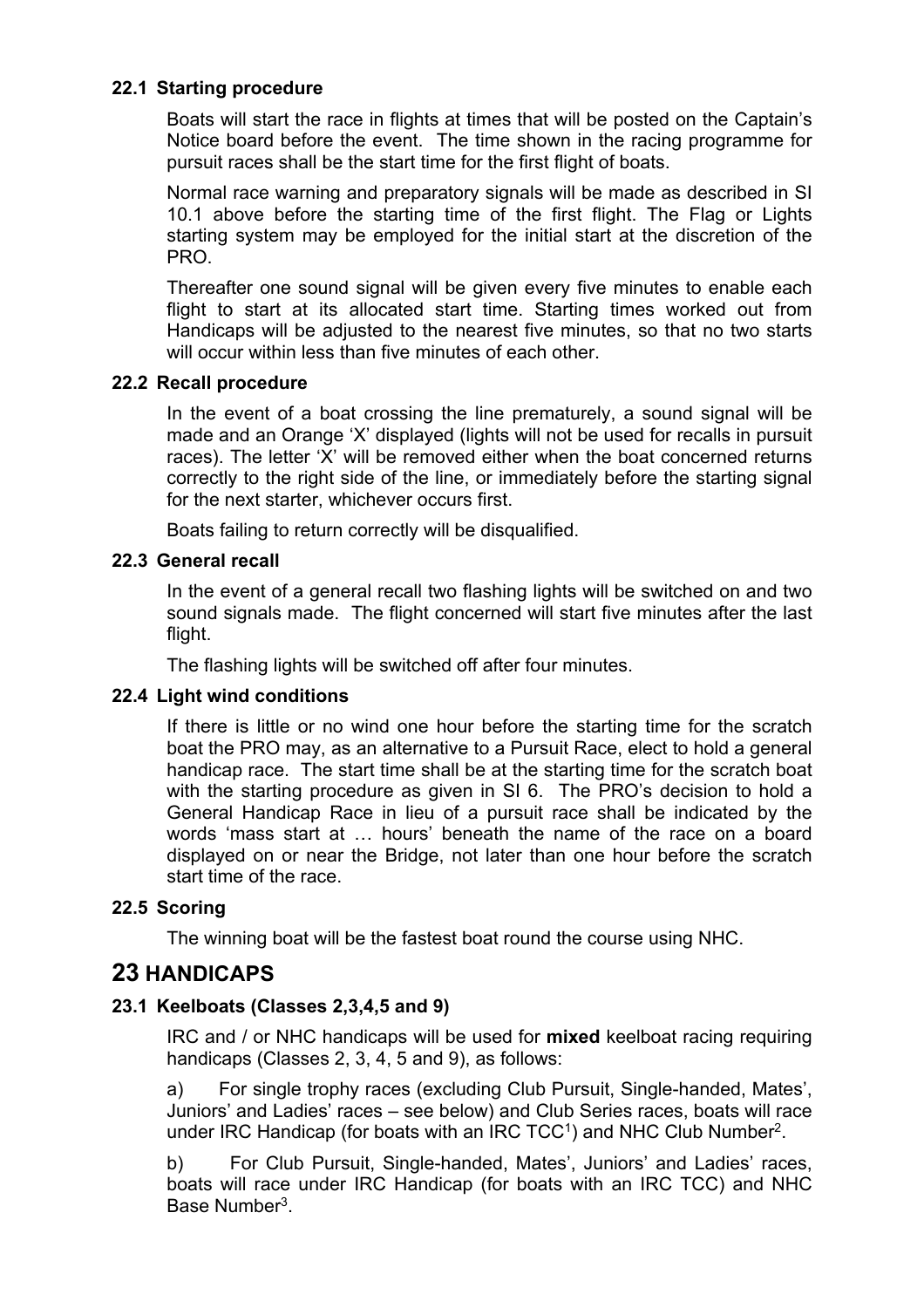For all other (i.e. single class) races for Classes 3, 4, 5 and 9, handicaps will not be applicable.

### **Awarding of prizes for mixed keelboat racing**:

If all boats entered in a single trophy race or in a Club series have an IRC Handicap, results will be published under both systems but prizes will be awarded using IRC Handicaps only.

If some of the boats entered in a single trophy race or in a Club series only have NHC handicaps, and the prize-winners are different under the two systems, two (sets of) prizes will be awarded – one for NHC and one for IRC – and the "primary" trophy will be awarded under IRC. (However, if the winner(s) under both systems is (are) the same boat(s), only one (set of) prize(s) will be awarded).

<sup>1</sup>To compete under IRC handicap (Class 2) boats must present a current IRC certificate to the office prior to racing.

 $2$  For the 2022 season each boat will start the season with its NHS base Number and will keep this number for the duration of the 2022 season. This number may only be adjusted by the Club Handicapper and the Club Captain.

<sup>3</sup>NHC Base Number: An initial handicap number derived from a measurement based rating formula. (Base numbers can be seen in the base list published on the RYA website, in the NHC pages). NHC Base Number will be used for Club Pursuit, Single-handed, Mates', Juniors' and Ladies' races.

N.B:

The results of Club Pursuit, Single-handed, Mates', Juniors' and Ladies' races will not be used to adjust the participants' NHC Club Numbers.

Boats will start 2022 with its 2021 NHC Club Number (i.e. carried forward from the last race of the previous year) – or with its Base number if it did not acquire a Club number in the previous year.

### **23.2 Dinghies**

All Dinghy handicap racing will be sailed under the RYA Portsmouth Yardstick (PYS) system. For 2022 SCYC has two dinghy classes: Class 6 - Fast mixed dinghies = PYS 1200 or lower and Class 7 - Slow mixed dinghies = PYS 1201 or higher.

### **24 PRIZES**

Prizes will be awarded according to the number of starters for individual races and on the total number of starters for a series as follows:

| 2 starters           | Trophy only                                                            |
|----------------------|------------------------------------------------------------------------|
| 3 to 5 starters      | 1 <sup>st</sup> & 2 <sup>nd</sup> prizes                               |
| 6 to 10 starters     | 1 <sup>st</sup> , 2 <sup>nd</sup> & 3 <sup>rd</sup> prizes             |
| 11 to 15 starters    | $1st$ , $2nd$ , $3rd$ & $4th$ prizes                                   |
| 16 to 20 starters    | $1^{st}$ , $2^{nd}$ , $3^{rd}$ , $4^{th}$ & $5^{th}$ prizes            |
| 21 and over starters | $1^{st}$ , $2^{nd}$ , $3^{rd}$ , $4^{th}$ , $5^{th}$ & $6^{th}$ prizes |

Prizes for Club Pursuit races may be presented on the day of the race.

The Main Prize giving will be held at the end of August, when prizes will be presented for all other races. Prizes will only be given out on these occasions and prize winners must attend or arrange for a proxy to attend if they wish to receive a prize.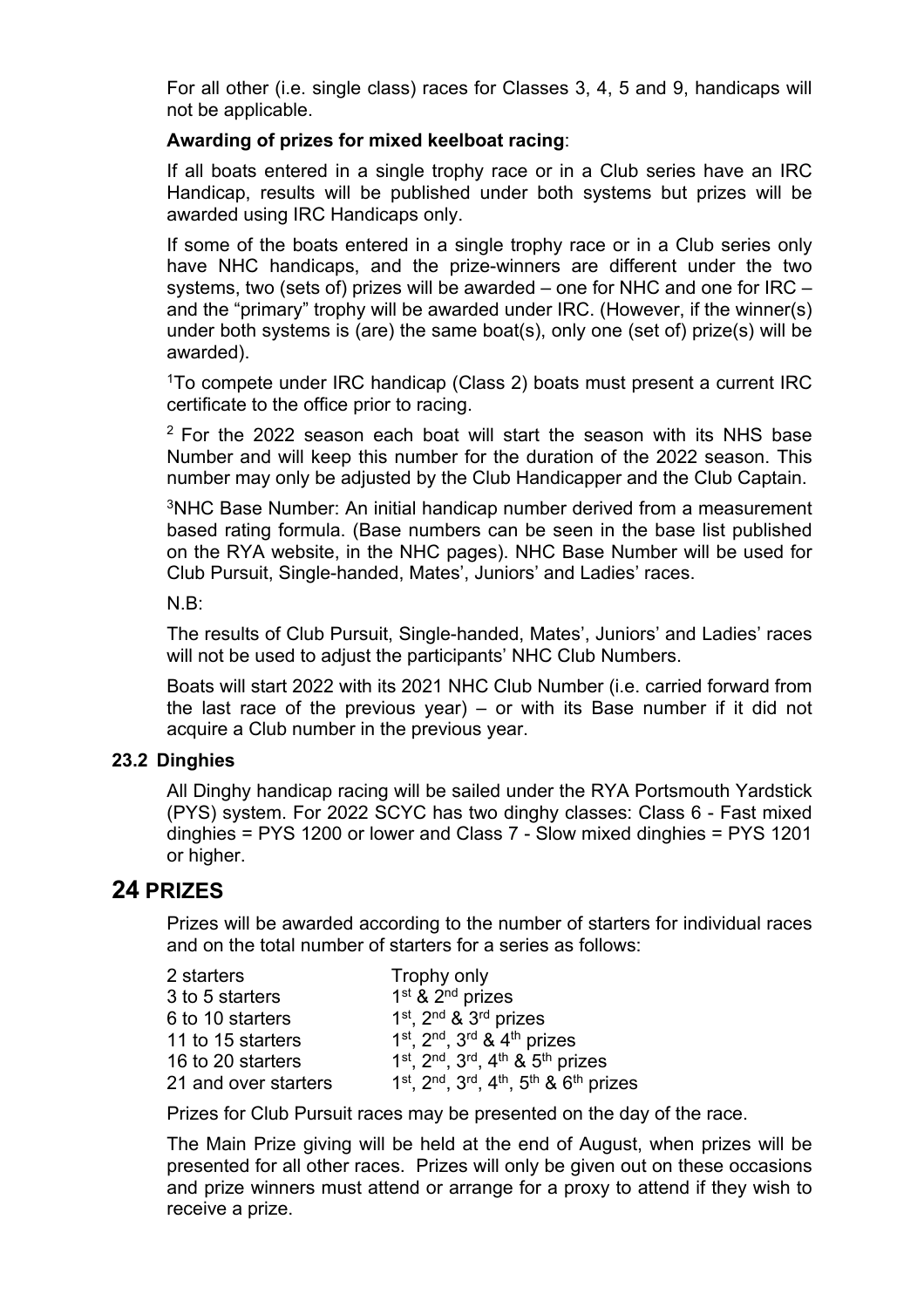### **25 SCYC RACE COURSES**

The courses are designed to provide an interesting, testing and competitive race. It is in the spirit of racing to round all the buoys as laid down in the course instructions even though it may be possible to sail a course as written by passing a buoy rather than rounding it.

In the event of two or more classes using the same mark in different directions, the Racing Rules of Sailing will apply as normal. CC course setters for a class please note and take into consideration the other classes sailing fixed courses.

The following courses are identified by course boards displayed on the starting bridge or committee boat.

### **25.1 RACE COURSES FOR CLASS 2**

CHALLENGE SERIES

LEA CUP - Course CC which may incorporate Causeway Buoy

EURWYN BUOY - Course CC which may incorporate Eurwyn Buoy

STONEHOUSE CUP - Course CC which may incorporate Gull Island

CLASS 2 & 5 – TOM BUOY - Course CC which may incorporate Tom Buoy

LIGHTHOUSE PURSUIT - Course CC which may incorporate Lighthouse Island

INDISCRETION TROPHY - Course CC which may incorporate Gull Island and Causeway Buoy

### **25.2 THE OTHER CLUB PURSUIT RACES**

Captain's prize pursuit - course CC to be announced on the day.

### **25.3 JUNIOR COURSES** - **CLASS 10**

Special inshore courses laid off the main Abersoch beach will be used for the above class. Courses will include inflatable marks laid to suit wind direction and conditions.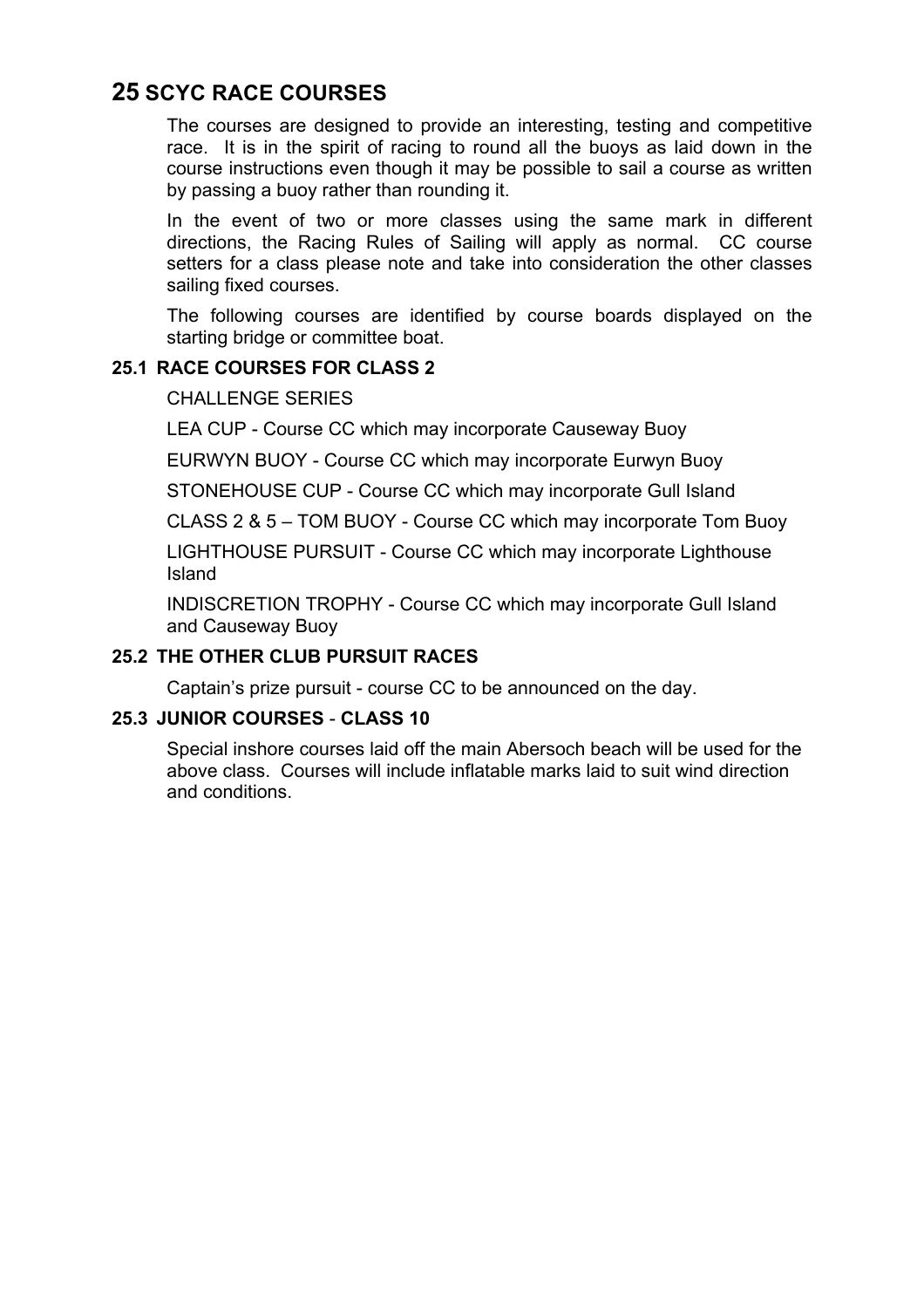### **KEELBOAT COURSES - CLASS 2**

#### **WNW WIND**

**A** ODMG(S), NW(S), CARREG-Y-TRAI(S), WEST ISLAND(S), S(P), SW(S), ODMY(S), NW(S), SE(S), SW(S), ODMY(S). 11 Miles

#### **NW WIND**

**B** ODMG(S), NW(S), SE(P), E(P), NNW(P), ODMY(P), SW(P), WEST ISLAND(P), SE(P), ODMY(S). 10 Miles

#### **NW WIND**

**C** ODMG(S), NW(S), E(P), N(P), SE(P), NNW(P), ODMY(P), SE(P), NNW(P), SW(S), ODMY(S). 12.5 **Miles** 

#### **NNW WIND**

**D** ODMG(S), NW(S), S(P), SE(P), C(P), ODMY(P), SW(P), WEST ISLAND(P), CARREG-Y-TRAI (P), NNW(P), ODMY(P). 11 Miles

#### **N WIND**

**E** ODMG(S), NW(S), SE(P), NE(P), SW(S), ODMY(S), NW(S), S(P), N(P), SW(S), ODMY(S). 11.5 Miles

#### **NE WIND**

**F** ODMG(S), N(S), E(S), SSW(S), NE(P), SW(S), ODMY(S), NNW(S), SE(S), SW(S), ODMY(S). 11.5 Miles

#### **E WIND**

**G** ODMG(S), NW(S), NE(S), M(P), E(S), SE(S), SW(S), ODMY(S), NW(S), NE(S), SW(S), ODMY(S). 10.5 Miles

#### **SE WIND**

**H** ODMR(P), WEST ISLAND(P), CARREG-Y-TRAI (P), E(P), NW(P), ODMY(P), S(P), E(P), NW(P), ODMY(P). 11 Miles

#### **SE WIND**

**I** ODMR(P), S(P), NNW(S), SE(S), NW(P), ODMY(P), SSW(P),  $C(S)$ ,  $SE(S)$ ,  $NW(P)$ ,  $ODMY(P)$ . 11.5 Miles

#### **S WIND**

**J** ODMR(P), SW(P), WEST ISLAND(P), C(S), S(P), E(P), NW(P), ODMY(P), SW(P), C(P), NW(P), ODMY(P). 11 **Miles**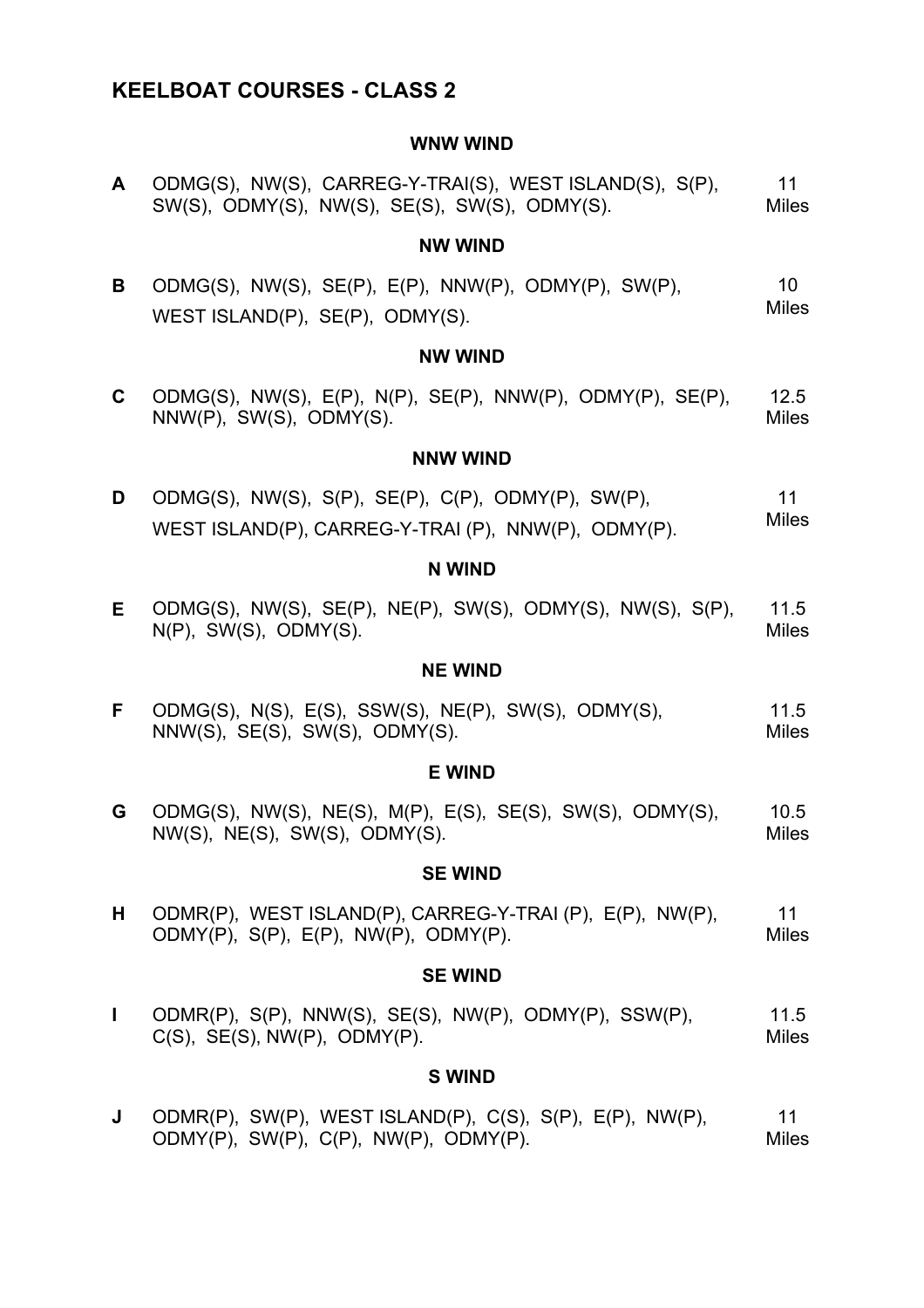### **KEELBOAT COURSES - CLASS 2 (continued)**

#### **S WIND**

| K ODMR(P), SW(P), E(P), N(P), S(P), SE(P), NW(P), ODMY(P), | 12.5         |
|------------------------------------------------------------|--------------|
| $C(S)$ , $S(P)$ , $SE(P)$ , $NW(P)$ , $ODMY(P)$ .          | <b>Miles</b> |

#### **SSW WIND**

**L** ODMY(P), SW(P), NE(S), S(S), NW(P), ODMY(P), SW(P), S(P),  $N(P)$ ,  $M(S)$ ,  $NW(P)$ ,  $ODMY(P)$ . 11 **Miles** 

#### **SW WIND**

**M** ODMR(P), SW(P), E(S), S(S), N(P), ODMY(P), E(P), S(S) N(P), ODMY(P). 12 **Miles** 

#### **WSW WIND**

**N** ODMR(P), SW(P), LIGHTHOUSE ISLAND(P), S(S), NE(P), ODMY(P), SW(P), NE(P), ODMY(P). 10. Miles

#### **W WIND**

**O** ODMY(P), SW(P), SE(S), CARREG-Y-TRAI (S), WEST ISLAND(S),  $E(P)$ , ODMY $(P)$ , SSW $(P)$ ,  $E(P)$ , ODMY $(P)$ . 11.5 Miles

#### **W WIND**

**P** ODMY(S), NW(S), NE(P), NNW(P), E(S), M(P), SE(S), S(S), ODMY(S), SE(S), ODMY(S). 11 Miles

### **NB**

COMPETITORS ARE REMINDED THAT COURSES INVOLVING CERREG-Y-TRAI MAY INVOLVE SAILING NEAR THE HALF TIDE ROCKS AND THAT STANDARD NAVIGATION PROCEDURES SHOULD BE OBSERVED FOR THEIR AVOIDANCE.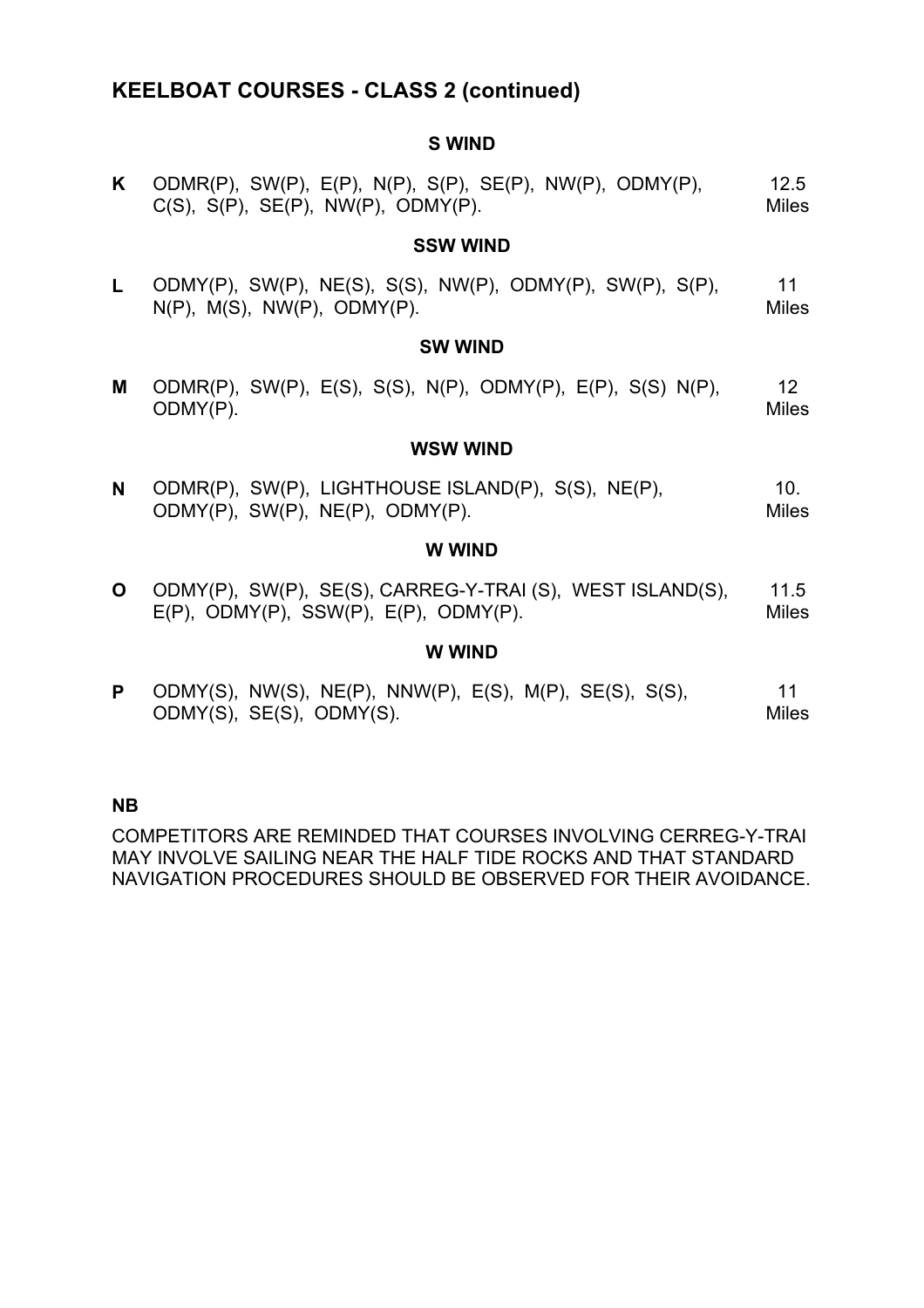### **KEELBOAT COURSES - CLASSES 3, 5 & 9**

### **WNW WIND**

| ΚA        | ODMG(S), NW(S), E(P), NNW(P), SE(S), ODMY(S), NW(S),<br>SE(S), ODMY(S).                            | 10.5<br><b>Miles</b>            |
|-----------|----------------------------------------------------------------------------------------------------|---------------------------------|
| KB        | ODMG(S), NW(S), NE(P), N(P), SE(S), ODMY(S), C(S), SE(S),<br>ODMY(S).                              | 9.1<br><b>Miles</b>             |
|           | <b>NW WIND</b>                                                                                     |                                 |
| KC        | ODMG(S), NNW(S), C(S), NW(P), S(S), ODMY(S), C(P), NW(P),<br>$S(S)$ , ODMY $(S)$ .                 | 10 <sup>°</sup><br><b>Miles</b> |
| KD.       | ODMG(S), NW(S), E(P), N(S), NE(S), S(S), ODMY(S), SE(P),<br>$C(P)$ , $S(S)$ , $ODMY(S)$ .          | 11<br><b>Miles</b>              |
|           | <b>NNW WIND</b>                                                                                    |                                 |
| <b>KE</b> | ODMG(S), NW(S), C(P), NNW(P), SSW(S), ODMY(S), C(P),<br>$NNW(P)$ , SSW $(S)$ , ODMY $(S)$ .        | 8.9<br><b>Miles</b>             |
| KF.       | ODMG(S), NW(S), S(S), M(P), SW(S), ODMY(S), C(S), S(S),<br>$M(P)$ , SW(S), ODMY(S).                | 8.2<br><b>Miles</b>             |
|           | <b>N WIND</b>                                                                                      |                                 |
| KG        | ODMG(S), NW(S), C(P), N(P), S(P), C(P), SW(S), ODMY(S),<br>$C(P)$ , $N(P)$ , $SW(S)$ , $ODMY(S)$ . | 10 <sup>°</sup><br><b>Miles</b> |
| KH        | ODMY(S), NW(S), S(P), N(S), SE(P), NE(P), SW(S), ODMY(S),<br>NW(S), C(S), SW(S), ODMY(S).          | 11.4<br><b>Miles</b>            |
|           | <b>NNE WIND</b>                                                                                    |                                 |
| KI        | ODMG(S), NNW(S), M(P), N(S), SSW(P), C(P), ODMG(S),<br>ODMY(S), NNW(S), C(S), ODMG(S), ODMY(S).    | 9.1<br><b>Miles</b>             |
|           | <b>NE WIND</b>                                                                                     |                                 |
| ΚJ        | ODMG(S), N(S), C(P), NE(S), SE(S), S(S), E(P), SW(S),<br>ODMY(S), N(S), C(S), SW(S), ODMY(S).      | 11.3<br><b>Miles</b>            |
|           | <b>ENE WIND</b>                                                                                    |                                 |
| KK        | ODMY(P), SW(P), E(S), S(P), SE(P), NW(P), ODMY(P), SW(P),<br>$E(P)$ , NW(P), ODMY(P).              | 10.5<br><b>Miles</b>            |
|           | <b>E WIND</b>                                                                                      |                                 |
| KL        | ODMG(S), NW(S), NE(S), C(P), E(S), S(S), ODMY(S), E(S),<br>$S(S)$ , ODMY $(S)$ .                   | 9.8<br><b>Miles</b>             |
|           | <b>ESE WIND</b>                                                                                    |                                 |
|           |                                                                                                    |                                 |

KM ODMR(P), SE(P), NW(S), E(S), ODMR(P), ODMY(P), SE(P), ODMR(P), ODMY(P). 9.6 Miles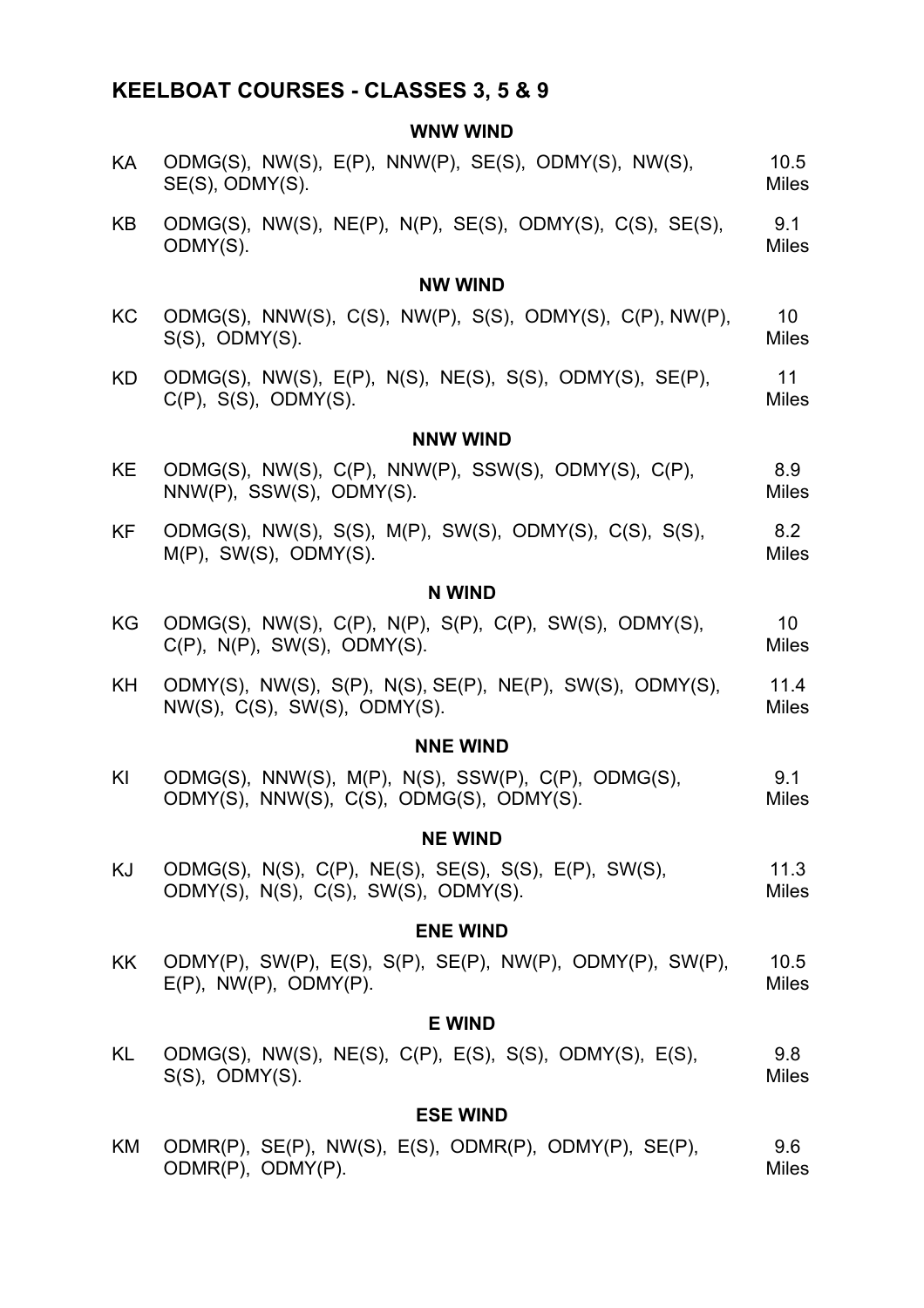# **KEELBOAT COURSES - CLASSES 3, 5 & 9 (continued)**

### **SE WIND**

| <b>KN</b> | ODMR(P), SSW(P), N(S), E(S), NW(P), C(S), ODMR(P),<br>ODMY(P), SSW(P), C(P), ODMR(P), ODMY(P).       | 9.8<br><b>Miles</b>  |
|-----------|------------------------------------------------------------------------------------------------------|----------------------|
| KO        | ODMY(S), NW(S), C(P), N(S), E(S), SW(S), ODMY(S), NW(S),<br>$C(S)$ , SW(S), ODMY(S).                 | 8.8<br><b>Miles</b>  |
|           | <b>SSE WIND</b>                                                                                      |                      |
| KP        | ODMY(P), SW(P), M(S), S(P), N(S), SE(P), NW(P), ODMY(P),<br>$SW(P)$ , $C(P)$ , $NW(P)$ , $ODMY(P)$ . | 10.4<br><b>Miles</b> |
|           | <b>S WIND</b>                                                                                        |                      |
| KQ        | ODMY(P), SW(P), C(S), S(S), NW(P), ODMY(P), SW(P), C(S),<br>$S(S)$ , NW(P), ODMY(P).                 | 9<br><b>Miles</b>    |
| KR.       | ODMY(P), SW(P), C(S), S(P), NE(S), SE(S), NW(P), ODMY(P),<br>$C(S)$ , $S(S)$ , $NW(P)$ , $ODMY(P)$ . | 11<br><b>Miles</b>   |
|           | <b>SSW WIND</b>                                                                                      |                      |
| <b>KS</b> | ODMY(P), SW(P), C(S), SSW(S), NW(P), ODMY(P), SW(P),<br>$C(S)$ , SSW(S), NW(P), ODMY(P).             | 8.5<br><b>Miles</b>  |
| KT        | ODMY(P), SW(P), C(S), SSW(S), N(P), M(S), NW(P), ODMY(P),<br>SW(P), C(S), SSW(S), NW(P), ODMY(P).    | 10.3<br><b>Miles</b> |
|           | <b>SW WIND</b>                                                                                       |                      |
| KU        | ODMY(P), SW(P), S(P), C(P), SW(S), N(P), ODMY(P), C(S),<br>SW(S), N(P), ODMY(P).                     | 10.5<br><b>Miles</b> |
| KV        | ODMY(P), SW(P), E(S), S(S), NNW(P), ODMY(P), SW(P), C(P),<br>$NNW(P)$ , $ODMY(P)$ .                  | 9<br><b>Miles</b>    |
|           | <b>WSW WIND</b>                                                                                      |                      |
| <b>KW</b> | ODMG(P), SW(P), SE(S), SSW(S), NE(P), ODMY(P), NE(P),<br>ODMY(P).                                    | 9<br><b>Miles</b>    |
| KX        | ODMG(P), SW(P). C(P), N(P), NW(P), NE(S), ODMY(P), SW(P),<br>$SE(S)$ , SSW(S), NE(P), ODMY(P).       | 11.5<br><b>Miles</b> |
|           | <b>WWIND</b>                                                                                         |                      |
| KY.       | ODMG(P), SW(P), NE(P), NW(P), E(S), ODMY(P), SW(P), C(P),<br>ODMY(P).                                | 9<br><b>Miles</b>    |
| KZ        | $ODMY(P)$ , SSW(P), NE(P), NW(P), SE(S), SW(S), C(P),<br>ODMY(P), SSW(P), C(P), ODMY(P).             | 10.6<br><b>Miles</b> |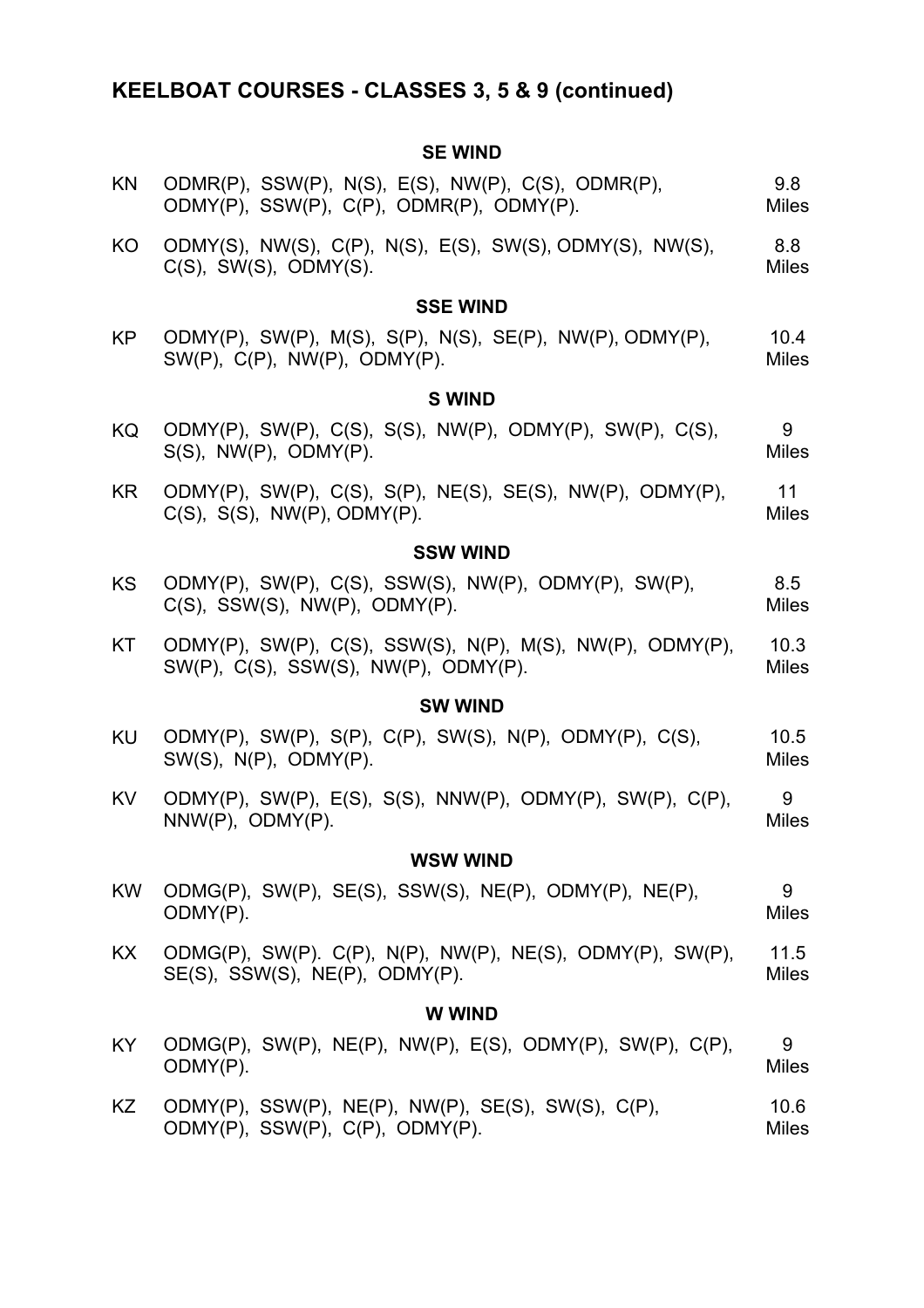### **SEABIRD COURSES - CLASS 4**

### **NW HEAVY WIND**

| <b>SL</b>      | ODMY(S). |  | ODMY(S), NW(S), C(S), NW(S), C(S), NW(S), C(S), SW(S),    | 6.5<br><b>Miles</b>            |  |  |
|----------------|----------|--|-----------------------------------------------------------|--------------------------------|--|--|
|                |          |  | <b>NW WIND</b>                                            |                                |  |  |
| <b>SM</b>      | ODMY(S). |  | ODMY(S), NW(S), SE(S), M(S), SE(S), M(S), C(S), SW(S),    | 7.7<br><b>Miles</b>            |  |  |
|                |          |  | <b>NNW WIND</b>                                           |                                |  |  |
| <b>SN</b>      | ODMY(S). |  | ODMY(S), NW(S), C(P), NNW(P), C(P), NNW(P), SW(S),        | 6<br><b>Miles</b>              |  |  |
|                |          |  | <b>N WIND</b>                                             |                                |  |  |
| <b>SO</b>      |          |  | ODMY(S), NW(S), C(P), N(P), C(P), N(P), SW(S), ODMY(S).   | 6.5<br><b>Miles</b>            |  |  |
|                |          |  | <b>NE WIND</b>                                            |                                |  |  |
| <b>SP</b>      |          |  | ODMY(S), NW(S), M(P), NE(P), M(P), NE(P), SW(S), ODMY(S). | $\overline{7}$<br><b>Miles</b> |  |  |
|                |          |  | <b>E WIND</b>                                             |                                |  |  |
| SQ             | ODMY(S). |  | ODMY(S), NW(S), M(P), E(P), M(P), E(P), C(P), SW(S),      | 7.3<br><b>Miles</b>            |  |  |
|                |          |  | <b>SE WIND</b>                                            |                                |  |  |
| <b>SR</b>      | ODMY(P), |  | ODMY(P), SW(P), M(S), SE(S), M(S), SE(S), M(S), NW(P),    | 6.8<br><b>Miles</b>            |  |  |
|                |          |  | <b>S WIND</b>                                             |                                |  |  |
| <b>SS</b>      |          |  | ODMY(P), SW(P), C(S), S(S), C(S), S(S), NW(P), ODMY(P).   | 6<br><b>Miles</b>              |  |  |
|                |          |  | <b>SW HEAVY WIND</b>                                      |                                |  |  |
| <b>ST</b>      | ODMY(P). |  | ODMY(P), SW(P), C(P), SW(P), C(P), SW(P), C(P), NW(P),    | 7.2<br><b>Miles</b>            |  |  |
| <b>SW WIND</b> |          |  |                                                           |                                |  |  |
| <b>SU</b>      | ODMY(P). |  | ODMY(P), SW(P), M(S), NE(S), M(S), NE(S), M(S), NW(P),    | 6.9<br><b>Miles</b>            |  |  |
|                |          |  | <b>WSW WIND</b>                                           |                                |  |  |
| SV             | ODMY(P). |  | ODMY(P), SW(P), E(S), SSW(S), E(S), SSW(S), NNW(P),       | 8.5<br><b>Miles</b>            |  |  |
| <b>WWIND</b>   |          |  |                                                           |                                |  |  |
| <b>SW</b>      |          |  | ODMY(P), SW(P), E(P), M(P), E(P), C(S), NW(P), ODMY(P).   | $\overline{7}$<br><b>Miles</b> |  |  |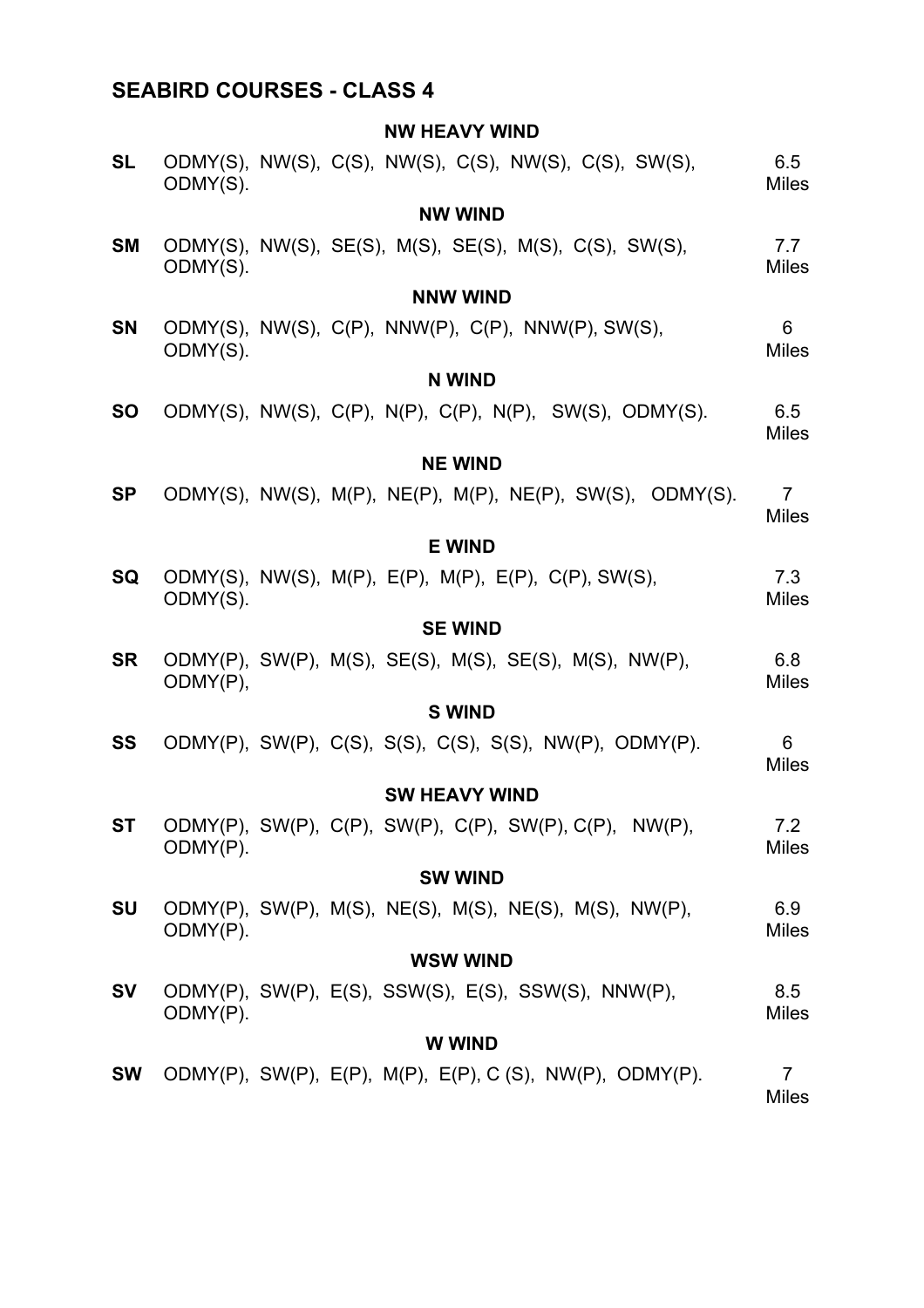### **DINGHY COURSES - CLASSES 6 & 7**

All courses will be set on the day and will be available from the PRO on the bridge at least 15 minutes before the scheduled start of the race. The PRO reserves the right to finish slower boats after 1 or 2 laps and apply average lap times to get a result.

### **CC COURSES**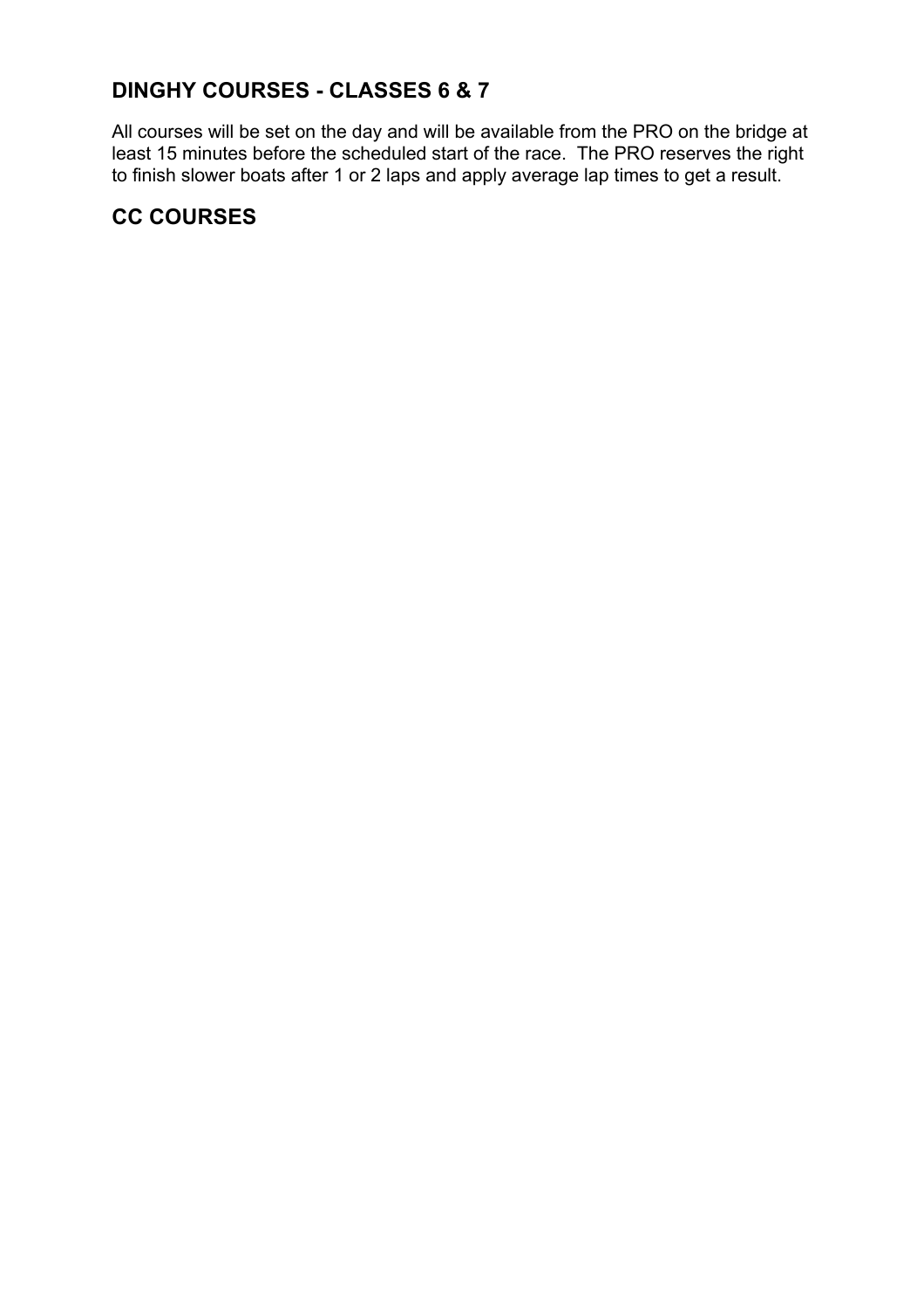Set by PRO or Class Captain – displayed on bridge at sign on.**SCYC CLUB MARKS 2022**

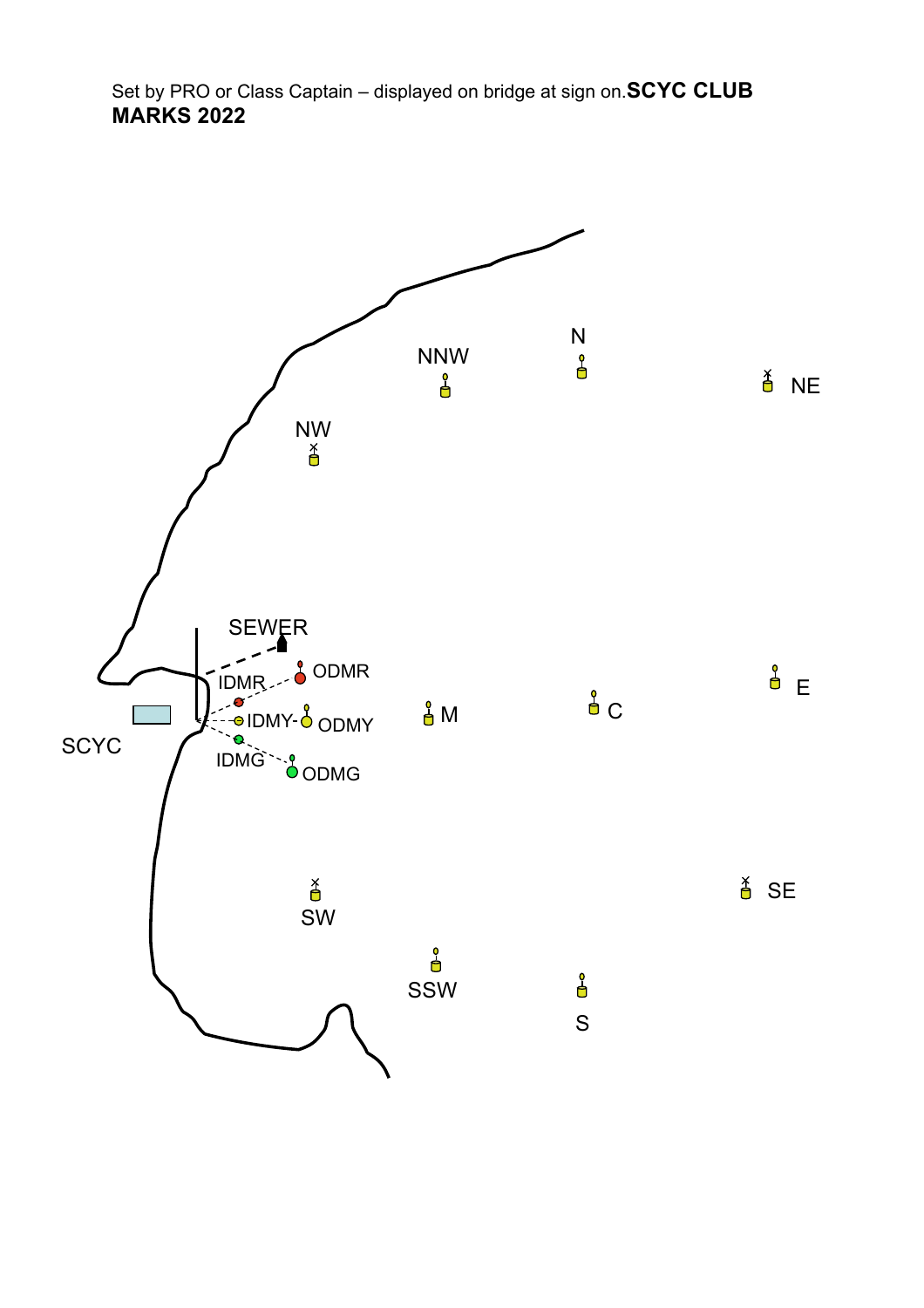### **SCYC MARKS - DESCRIPTIONS AND POSITIONS**  (CHANGED 2022)

### MAP DATUM WGS84 **Co-ordinates are shown in degrees, minutes and decimals of a minute**

|  |  |  | To be read in conjunction with the schematic chart of the bay. |  |  |
|--|--|--|----------------------------------------------------------------|--|--|
|  |  |  |                                                                |  |  |

| <b>BUOY NAME</b> | <b>SHAPE</b>            | <b>TOP</b><br><b>MARK</b> | <b>COLOUR</b>  | Approx.<br>Lat. | Approx.<br>Long. |
|------------------|-------------------------|---------------------------|----------------|-----------------|------------------|
| <b>NW</b>        | С                       | O                         | Y              | 52° 49' 91"     | 04° 29' 48"      |
| <b>NNW</b>       | C                       | O                         | Y              | 52° 50' 10"     | 04° 28' 84"      |
| N                | C                       | O                         | Y              | 52° 50' 18"     | 04° 28' 27"      |
| <b>NE</b>        | C                       | O                         | Y              | 52° 49' 98"     | 04° 27' 41"      |
| Е                | $\mathsf C$             | O                         | Y              | 52° 49' 47"     | 04° 27' 08"      |
| <b>SE</b>        | C                       | O                         | Y              | 52° 48' 97"     | 04° 27' 41"      |
| S                | C                       | O                         | Y              | 52° 48' 76"     | 04° 28' 27"      |
| <b>SSW</b>       | C                       | $\bigcirc$                | Y              | 52° 48' 85"     | 04° 28' 84"      |
| <b>SW</b>        | C                       | O                         | Y              | 52° 49' 04"     | 04° 29' 48"      |
| <b>ODMG</b>      | C                       | O                         | Y/G            |                 |                  |
| <b>ODMY</b>      | $\mathsf C$             | O                         | Y              | 52° 49' 47"     | 04° 29' 43"      |
| <b>ODMR</b>      | C                       | O                         | Y/R            |                 |                  |
| <b>IDMG</b>      | ${\mathsf S}$           |                           | G              |                 |                  |
| <b>IDMY</b>      | S                       |                           | Y              |                 |                  |
| <b>IDMR</b>      | $\overline{\mathsf{S}}$ |                           | $\mathsf R$    |                 |                  |
| C (Centre)       | C                       | O                         | Y              | 52° 49' 47"     | 04° 28' 27"      |
| M (Moorings)     | Ć                       | O                         | Y              | 52° 49' 47"     | 04° 28' 80"      |
| Causeway         | ${\sf S}$               |                           | <b>B&amp;Y</b> | 52° 41' 20"     | 04° 25' 40"      |
| Eurwyn           | S                       | X                         | Y              | 52° 46' 02"     | 04° 22' 00"      |
| Tom              | S                       | O                         | Y              | 52° 50' 20"     | 04° 22' 07"      |
| Cilan            | $C\mathsf{T}$           |                           | Y              | 52° 47' 20"     | 04° 30' 40"      |

 $C = C$ ylindrical  $S = S$ pherical  $X = C$ ross Top  $O = C$ ircular Top

CT = Cylindrical Trapezoid

 $G =$  Green  $R = Red$   $Y =$  Yellow  $L =$  Light

Inshore Dinghy Marks – Inflatable Tetrahedral or pencil

Orange / Black / Red

Offshore Marks – Inflatable

Various shapes and colours including Orange and Yellow Cylindrical Orange and Yellow Dumpy and Black Tetrahedral.